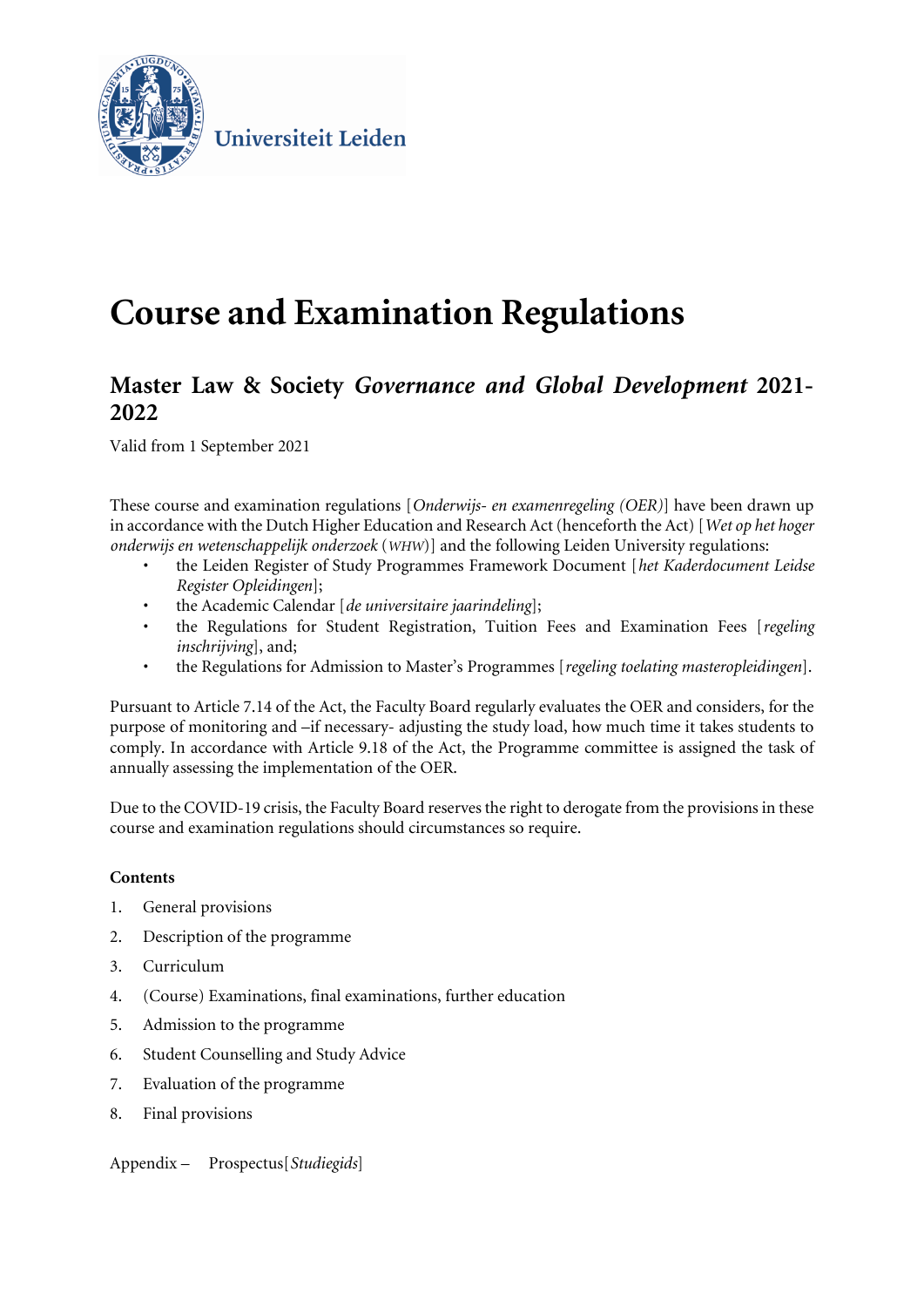#### **Chapter 1** – **General provisions**

#### **Article 1.1 Scope of the regulations**

These regulations apply to the courses and examinations of the Master Law & Society programme, hereinafter referred to as 'the programme'.

The programme is instituted in the Faculty of Law (hereinafter referred to as: the faculty) of Leiden University, known internationally as the Leiden Law School. The programme is taught in The Hague.

# **Article 1.2 Definitions**

In these regulations the following definitions apply:

| a.             | Board of Admissions:                | the Board established by the Faculty Board that has the duty of<br>determining, with the application of the entry requirements referred to<br>in Article 7.30b, (1) and (3) of the Act and the University Regulations for<br>Admission to Master's Programmes, which applicants can be admitted to<br>this Master's programme; <sup>1</sup>                                                                                                                         |
|----------------|-------------------------------------|---------------------------------------------------------------------------------------------------------------------------------------------------------------------------------------------------------------------------------------------------------------------------------------------------------------------------------------------------------------------------------------------------------------------------------------------------------------------|
| $\mathbf{b}$ . | Board of Examiners:                 | the Board of Examiners for the programme, established and appointed by<br>the Faculty Board in accordance with Article 7.12a of the Act;                                                                                                                                                                                                                                                                                                                            |
| c.             | component:                          | one of the courses or practical assignments of the programme, as referred<br>to in Article 7.3 of the Act. The study load of each component is expressed<br>in whole credits. Each component is concluded with an examination;                                                                                                                                                                                                                                      |
| d.             | credit:                             | the unit in EC that expresses the study load of a component as referred to<br>in the Act. According to the ECTS, one credit equals 28 hours of study;                                                                                                                                                                                                                                                                                                               |
| e.             | degree classification:              | further degree classification by the Board of Examiners;                                                                                                                                                                                                                                                                                                                                                                                                            |
| f.             | digital<br>teaching<br>environment: | a digital environment, such as Brightspace, in which students can work<br>together, communicate and learn;                                                                                                                                                                                                                                                                                                                                                          |
| g.             | $EC(TS)$ :                          | European Credit (Transfer System);                                                                                                                                                                                                                                                                                                                                                                                                                                  |
| h.             | Education<br>Administration Office: | the office in the faculty where students can go for information and to<br>register for courses (education information centre, service desk, (Faculty<br>of Law);                                                                                                                                                                                                                                                                                                    |
| i.             | Prospectus:                         | the digital prospectus containing specific and binding information about<br>the programme: https//studiegids.universiteitleiden.nl/; the Prospectus<br>constitutes an integral part of these regulations, as an appendix;                                                                                                                                                                                                                                           |
| $\mathbf{J}$   | examination (tentamen):             | an evaluation of the knowledge, understanding and skills of the student<br>with respect to a particular component, and an assessment thereof (in<br>accordance with Article 7.10 of the Act). The assessment can take place in<br>written form, orally as well as digitally, or a combination of these methods.<br>An examination may consist of several constituent examinations. Credits<br>are only awarded for examinations passed. The inspection is conducted |

*<sup>1</sup> The Board of Admissions acts under the responsibility of and on behalf of the Faculty Board, cf. art. (5.0-)5.2.*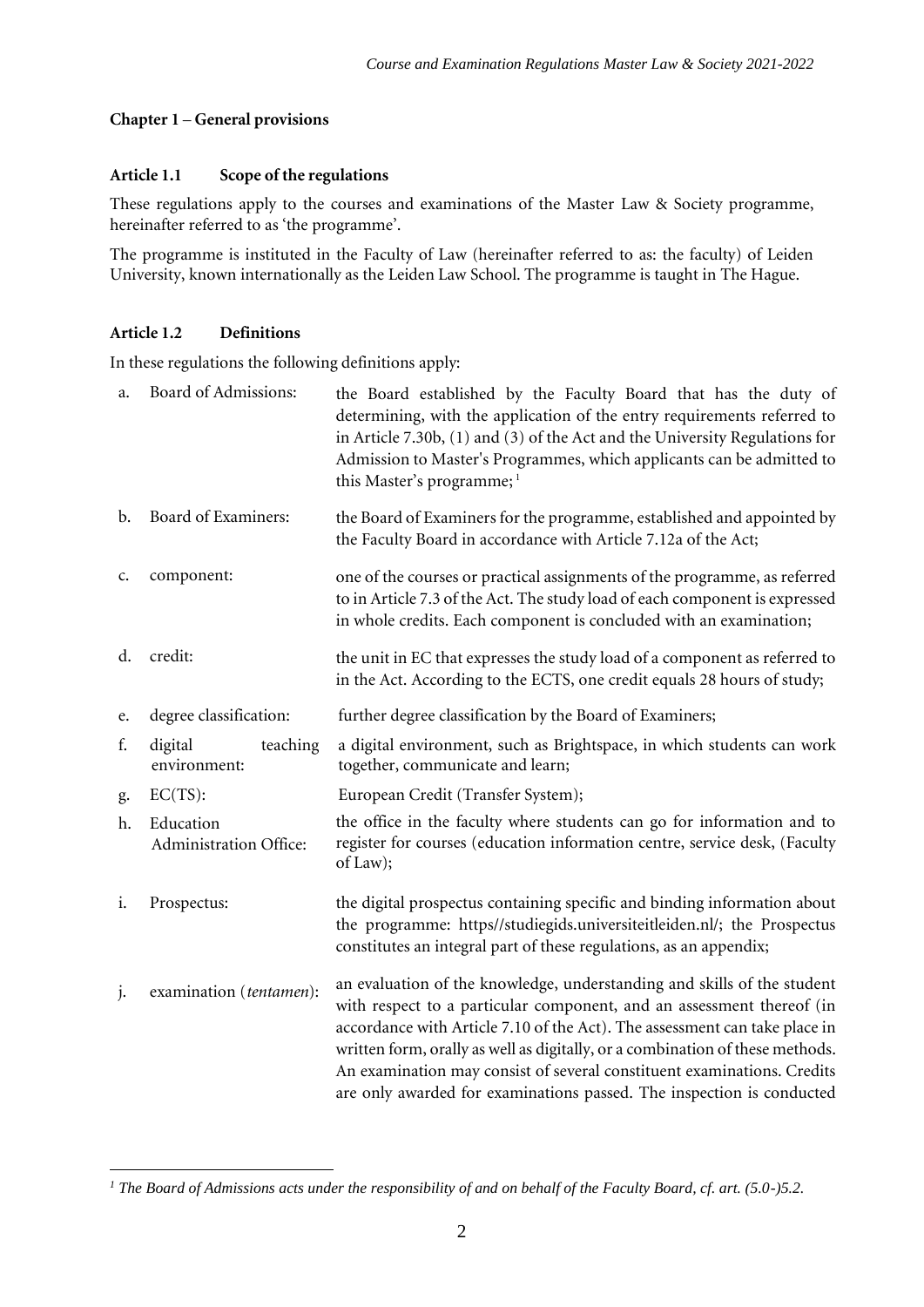according to the method determined by the Board of the Examiners to assure the quality of examination and final examinations;<sup>2</sup>

- k. examiner: the person appointed by the Board of Examiners to conduct examinations, in accordance with section 7.12c of the Act;
- l. final examination (examen): the aggregate of examinations [*tentamens*] linked to all components of the programme, including, when the Board of Examiners has so decided, an additional examination assessed by the board, as referred to in Article 7.10 (2) of the Act;
- m. language of instruction: the language of a programme, in which lectures and tutorials are given and examinations and final examinations are held;
- n. Leiden Register of Study Programmes: register of the programmes offered by Leiden University, maintained under the supervision of the Executive Board, as referred to in Article 7 of the Management and Administration Regulations;
- o. level: the level of a component according to the abstract structure as defined in the Leiden Register of Study Programmes Framework Document,<sup>3</sup>
- p. nominal duration of study: the study load in years of study as established in the Central Register of Higher Education Programmes;
- q. portfolio: a monitoring and assessment file with which students (1) demonstrate that they have achieved a sufficient level of academic education to be awarded the degree; (2) record their personal process of academic learning during the programme; and (3) receive appropriate supervision and study advice;
- r. practical assignment: a practical assignment that contributes to an examination or final examination, as referred to in Article 7.13 (2) (d) of the Act, and takes one of the following forms:
	- writing a thesis/final paper/final report,
	- writing a paper or creating an artistic work,
		- carrying out a research assignment,
	- participating in fieldwork or an excursion,
	- completing an internship, or
	- participating in another educational activity aimed at acquiring particular skills;
- s. programme: the programme to which these Course and Examination Regulations relate: a coherent set of (course) components, aimed at achieving clearly defined objectives relating to the knowledge, understanding and skills

*<sup>3</sup> The Leiden Register of Study Programmes Framework Document can be found at [https://www.staff.universiteitleiden.nl/education/profiling/degree-programmes/leids-register-educations/service](https://www.staff.universiteitleiden.nl/education/profiling/degree-programmes/leids-register-educations/service-units/administration-and-central-services?cf=service-units&cd=administration-and-central-services)[units/administration-and-central-services?cf=service-units&cd=administration-and-central-services.](https://www.staff.universiteitleiden.nl/education/profiling/degree-programmes/leids-register-educations/service-units/administration-and-central-services?cf=service-units&cd=administration-and-central-services)*

*<sup>2</sup> Please refer to the document 'Examination Rules and Regulations master's degree programmes Leiden Law School', available via [https://www.student.universiteitleiden.nl/en/organisation/rules-and-regulations/faculty](https://www.student.universiteitleiden.nl/en/organisation/rules-and-regulations/faculty-and-study-regulations/faculty-and-study-regulations/law/public-international-law-llm?cd=public-international-law-llm&cf=law#tab-2)[and-study-regulations/faculty-and-study-regulations/law/public-international-law-llm?cd=public-international](https://www.student.universiteitleiden.nl/en/organisation/rules-and-regulations/faculty-and-study-regulations/faculty-and-study-regulations/law/public-international-law-llm?cd=public-international-law-llm&cf=law#tab-2)[law-llm&cf=law#tab-2.](https://www.student.universiteitleiden.nl/en/organisation/rules-and-regulations/faculty-and-study-regulations/faculty-and-study-regulations/law/public-international-law-llm?cd=public-international-law-llm&cf=law#tab-2)*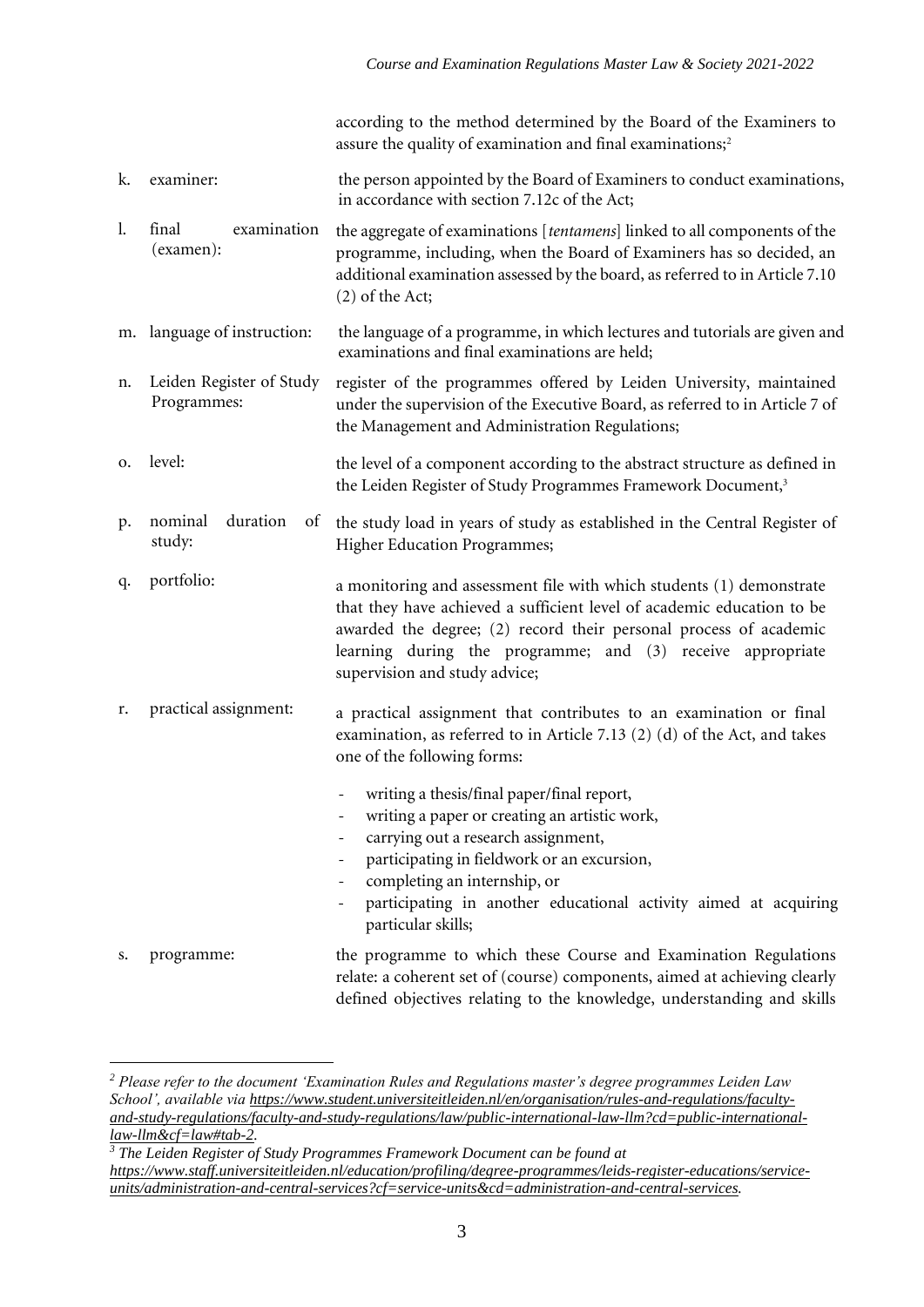|    |                       | that a graduate of the programme is expected to have acquired. Each<br>programme is concluded with a final examination;                                                                                                      |
|----|-----------------------|------------------------------------------------------------------------------------------------------------------------------------------------------------------------------------------------------------------------------|
| t. | Prospectus:           | The digital prospectus containing specific and binding information about<br>the programme, https://studiegids.universiteitleiden.nl/en. The Prospectus<br>constitutes an integral part of these regulations, as an appendix; |
| u. | reader, first/second: | the first or second examiner to read and assess the thesis. The first<br>reader/reviewer is also the supervisor;                                                                                                             |
| v. | student:              | a person enrolled at Leiden University in order to follow the courses,<br>and/or sit the examinations and final examinations of the programme;                                                                               |
|    | w. the Act            | the Higher Education and Research Act [Wet op het hoger onderwijs en<br>wetenschappelijk onderzoek; WHW];                                                                                                                    |
| X. | thesis:               | final exercise in one of the assessment forms as indicated under o<br>[practical assignment], constituting a (course) component;                                                                                             |
| y. | working day:          | Monday to Friday, excluding public holidays and the compulsory closure<br>days specified by the Executive Board;                                                                                                             |
|    |                       |                                                                                                                                                                                                                              |

Any other terms have the meaning as given to them by the Act.

# **Article 1.3 Codes of Conduct**

- 1.3.1 The Leiden University Code of Conduct on Standards of Behaviour between Lecturers and Students<sup>4</sup> is applicable. The aim of this code is to create a framework for a good, safe and stimulating work and study environment within Leiden University, in which lecturers and students respect each other and in which mutual acceptance and trust are important values.
- 1.3.2 The Code of Conduct on Digital Teaching applies;<sup>5</sup> this provides guidelines for teaching and learning in digital environments, remote environments or any form of teaching that is primarily dependent on IT Services.
- 1.3.3 The Leiden University Regulations on ICT and Internet Use<sup>6</sup> are also applicable. These regulations define what is considered appropriate use of ICT and internet and how usage checks will be made. They also explain which conduct is not tolerated and the consequences that apply.
- 1.3.4 The Faculty Code of Conduct also applies to the teaching in the study programmes.

*<sup>4</sup> To be found on the website: [https://www.organisatiegids.universiteitleiden.nl/en/regulations/general/code-of](https://www.organisatiegids.universiteitleiden.nl/en/regulations/general/code-of-conduct-on-standards-of-behaviour)[conduct-on-standards-of-behaviour.](https://www.organisatiegids.universiteitleiden.nl/en/regulations/general/code-of-conduct-on-standards-of-behaviour)*

*<sup>5</sup> [Gedragscode onderwijs op afstand.](https://www.organisatiegids.universiteitleiden.nl/reglementen/algemeen/gedragscode-remote-teaching)*

*<sup>6</sup> To be found on the website:* 

*[https://www.organisatiegids.universiteitleiden.nl/en/regulations/general/regulations-on-ict-and-internet-use.](https://www.organisatiegids.universiteitleiden.nl/en/regulations/general/regulations-on-ict-and-internet-use)*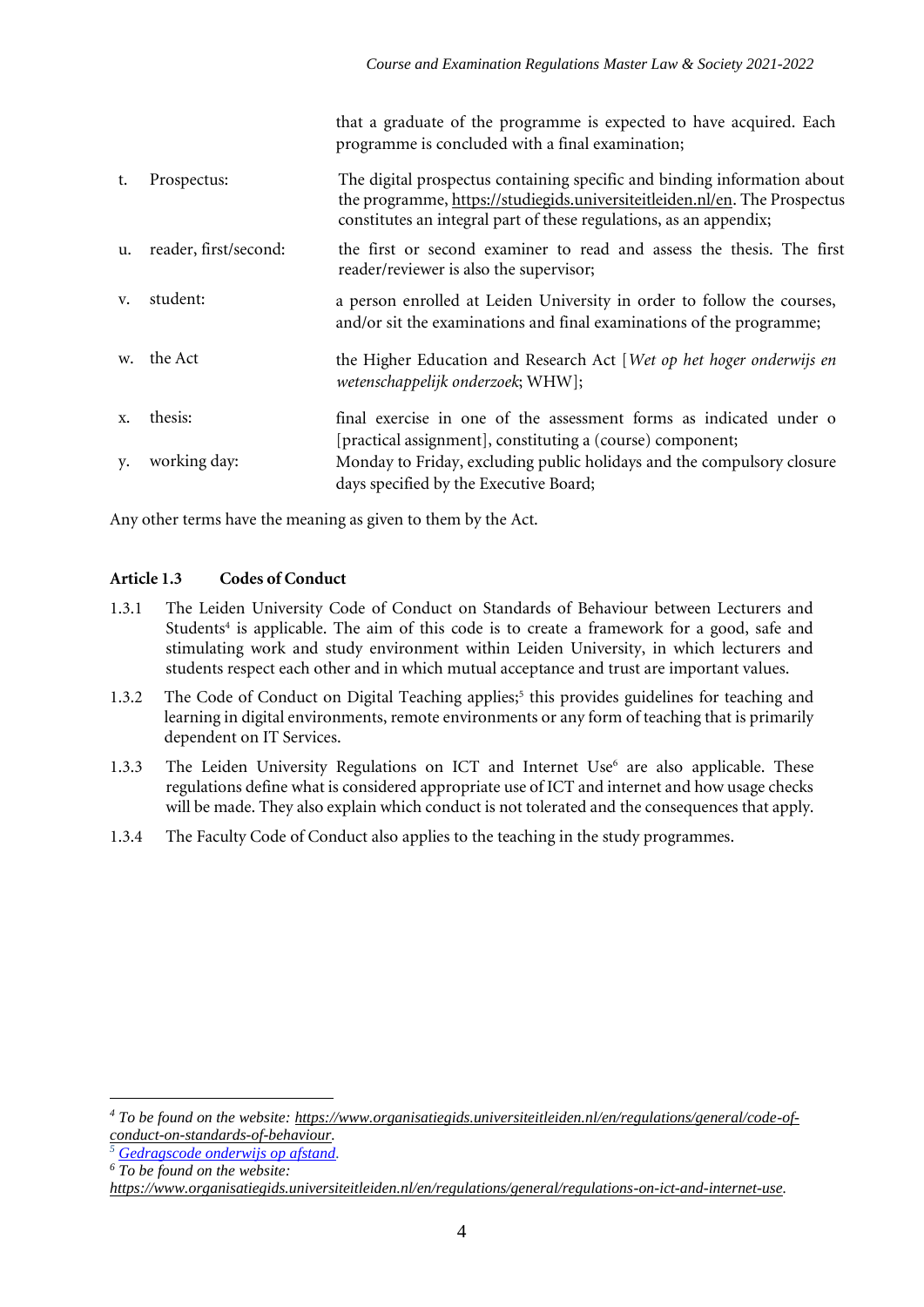# **Chapter 2 – Description of the programme**

#### **Article 2.1 Objectives of the programme**

The programme has the following objectives:

- Further specialisation of knowledge in relation to the bachelor's programme, through a deepening of academic knowledge, where education and research are closely intertwined;
- Preparation for an academic career, by providing qualifications to carry out independent academic research;
- Preparation for a career in public or private enterprise, by providing qualifications to identify and solve complex questions in a professional field for which the degree programme is either required or of good use.

# **Article 2.2 Specialisations**

*Not applicable*

# **Article 2.3 Learning outcomes**

Graduates of the programme will have achieved the following learning outcomes (achievement levels) listed according to the Dublin descriptors: 'Knowledge and understanding', 'Applying knowledge and understanding', 'Judgement', 'Communication' and 'Learning skills'.

# **Dublin descriptors**

| Knowledge and understanding                   | The master has demonstrated knowledge and<br>understanding that is founded upon and extends<br>and/or enhances that typically associated with<br>Bachelor's level, and that provides a basis or<br>opportunity for originality in developing and/or<br>applying ideas, often within a research context; |
|-----------------------------------------------|---------------------------------------------------------------------------------------------------------------------------------------------------------------------------------------------------------------------------------------------------------------------------------------------------------|
| Applying<br>knowledge<br>and<br>understanding | The master can apply their knowledge, understanding<br>and problem-solving abilities in new or unfamiliar<br>environments within broader (or multidisciplinary)<br>contexts related to the field of study;                                                                                              |
| Judgement                                     | The master has the ability to integrate knowledge and<br>handle complexity, and formulate judgements with<br>incomplete or limited information, but that include<br>reflecting on social and ethical responsibilities linked<br>to the application of their knowledge and judgements;                   |
| Communication                                 | The master can communicate his conclusions, and the<br>knowledge and rationale underpinning these, to<br>specialist and non-specialist audiences clearly and<br>unambiguously;                                                                                                                          |
| Learning skills                               | The master has the learning skills to allow him to<br>continue to study in a manner that may be largely self-<br>directed or autonomous.                                                                                                                                                                |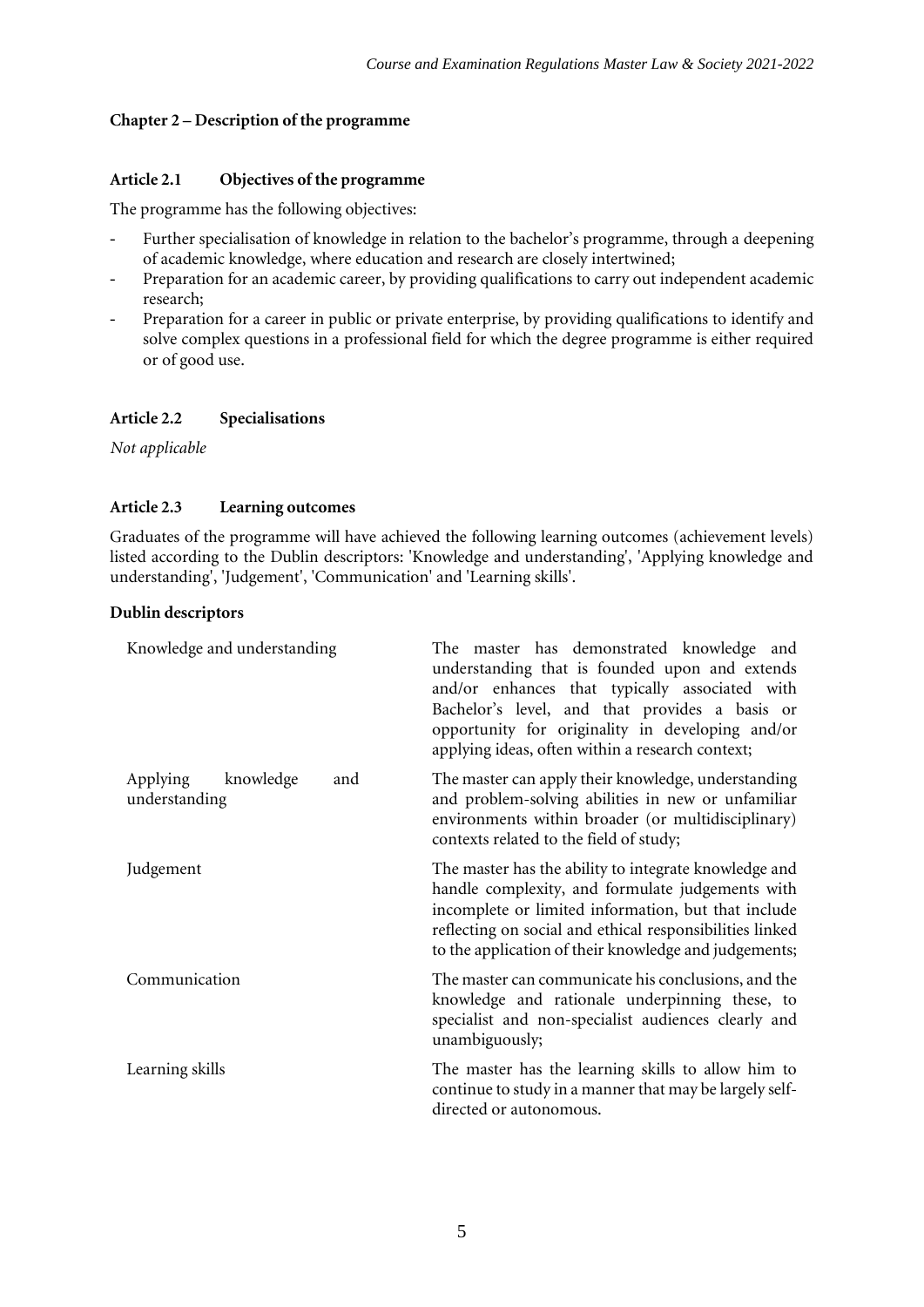#### **Learning outcomes**

#### *Knowledge and understanding*

1*.* Graduates have acquired a thorough knowledge and understanding of the key issues, theories and concepts in the study of law and society, specifically with regard to:

a) the divergence between the "law in books" and the "law in action" as well as its multiple consequences;

b) how (in)formal law and legal institutions affect social relations and the distribution of power within society;

c) how social relations and existing power differentials affect the emergence, preservation and change of (in)formal law and legal institutions.

- 2. Graduates have acquired a thorough knowledge and understanding of the working of legal systems in practice, with regard to:
	- a) The principles of law-making and legal diffusion;
	- b) The principles of street-level application and enforcement of laws;
	- c) The principles of dispute resolution.
- 3. Graduates have acquired a thorough and understanding of the layered national, subnational and supranational social reality in which law and regulations operate, specifically:
	- a) The multilayeredness of processes of law formation, implementation and disputing;
	- b) Legal pluralism and its consequence for the legitimacy of State's power.
- 4. Substantial specialized knowledge of the topics of the selected electives and of the subject selected for the thesis.

#### *Applying knowledge and understanding*

- 5*.* Graduates have acquired the ability to apply the knowledge and understanding defined above in a scientific manner, in order to:
	- a) Critically reflect on the complexities resulting from the interplay between the legal and the social;
	- b) Analyze these complexities from a comparative perspective;

c) Apply attained knowledge and understanding, and problem solving abilities, in new or unfamiliar environments within contexts related to the socio-legal field.

# *Judgement*

- 6*.* Graduates have acquired the ability to think in a critical manner and to formulate an autonomous opinion, based on available and possibly incomplete data and facts, after conducting a responsible and verifiable scientific assessment.
- 7. Graduates have acquired awareness of the ethical issues in the field of Law & Society and the ability to reflect on them, as well as on political and societal issues regarding to Law & Society related problematics.
- 8. Graduates have acquired cultural sensitivity and a critical mindset that allows for self-reflection, and awareness of one's own position and possible impact when engaging in the socio-legal field.
- 9. Graduates have acquired the ability to judge and assess the results of socio-legal research that others (academics and/or practitioners) conducted or that the student conducted him/herself.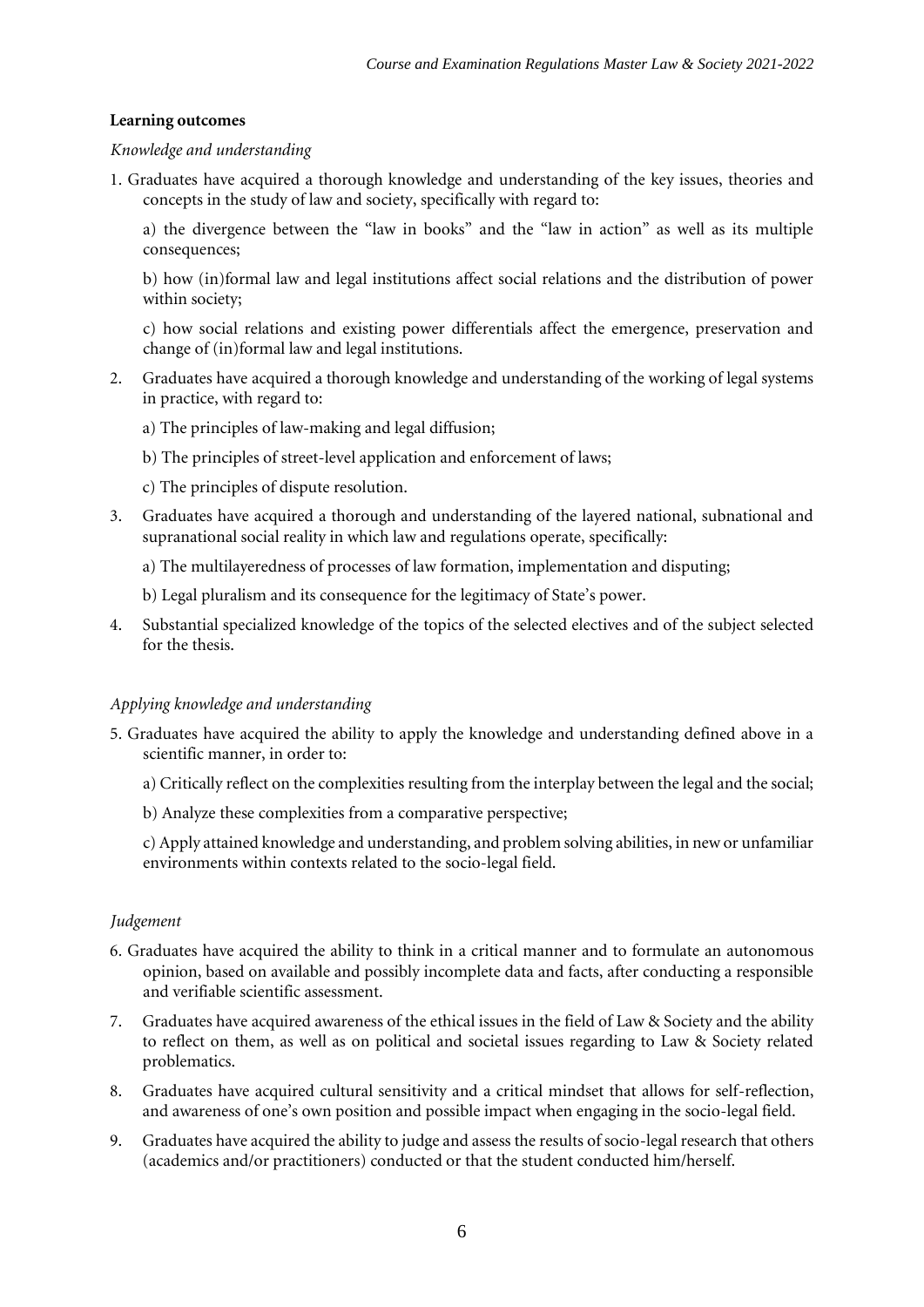# *Communication*

10. Graduates have acquired the ability to report both verbally and in writing in a clear and

comprehensive manner, communicating conclusions drawn and their underpinning knowledge and rationale.

- 11. Graduates have acquired the ability to adapt the mode of communication to a specific audience, whether academics, practitioners, policy-makers or to a broader audience - including to audiences with limited knowledge about concrete topics in the area of Law & Society.
- 12. Graduates have acquired the ability to follow and take part in academic debates regarding Law & Society issues.

# *Learning skills*

- 13. Graduates have acquired the ability to work with others from different disciplinary backgrounds and cultural frames of reference.
- 14. Graduates have acquired the ability to respond to and where applicable incorporate feedback on his/her own work, and to substantially and constructively offer feedback to others.
- 15. Graduates have acquired an inquisitive mindset with the ability to identify and evaluate areas and issues needing socio-legal thought and analysis, as well as the ability to formulate a response to socio-legal challenges facing society.
- 16. Graduates have acquired the ability to analyze legal texts.
- 17. Graduates have acquired knowledge and understanding of socio-legal methods of research, and the ability to identify when and how particular research methods and techniques apply.
- 18. Graduates have acquired the ability to independently set up, conduct, and report on scientific sociolegal research, including the identification of appropriate research methods and techniques, and the necessary data management and time management skills.

# **Article 2.4 Structure of the programme**

- 2.4.1 The programme is offered both full-time and part-time.
- 2.4.2 Both the full-time and part-time variants are offered during the daytime. Lectures and seminars may be held between 17:00 and 19:00.

# **Article 2.5 Study load**

The full course load of the programme is 60 ECTS credits*.*

# **Article 2.6 Start of the programme; uniform structure of the Academic Year**

The programme starts on 1 September. In terms of the courses, the programme is based on the university semester system and comprises 42 teaching weeks.

#### **Article 2.7 Final examinations**

The programme ends with the final examination for the master's degree (cf. 1.2 j. above).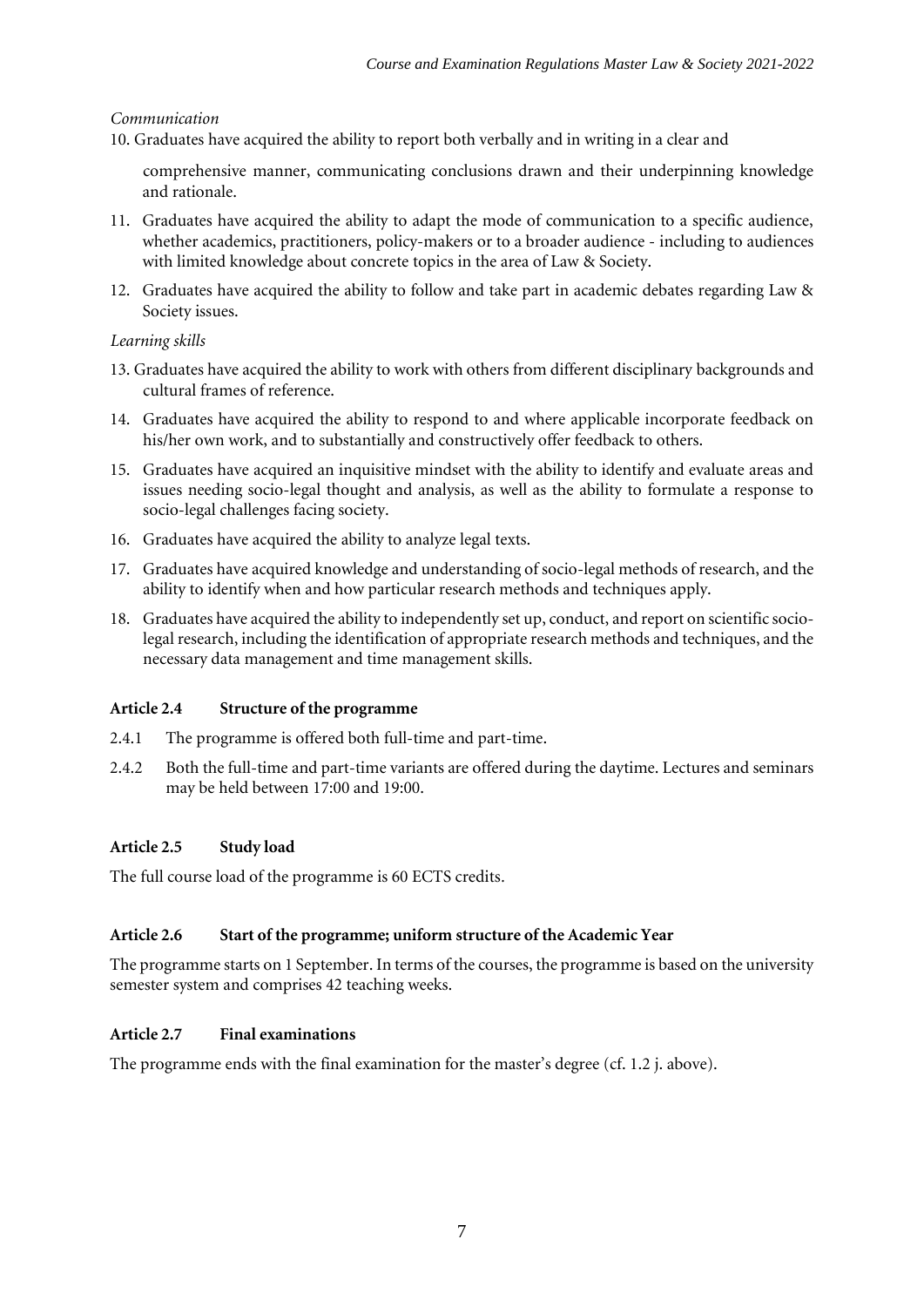#### **Article 2.8 Language of instruction**

- 2.8.1 Subject to the Code of Conduct on the Language of Instruction and Examination [*Gedragscode Voertaal]<sup>7</sup>* ,the language of instruction and examination in the programme is English. Students are expected to be sufficiently proficient in the language or languages of instruction used in the programme, in accordance with the requirements stated in article 5.2.3.
- 2.8.2 Contrary to Article 2.8.1, in individual cases the Board of Examiners can permit the student to write the final thesis in another language, in accordance with the Guideline on Language Policy.<sup>8</sup>

# **Article 2.9 Quality**

The programme is accredited by the Accreditation Organisation of the Netherlands and Flanders (NVAO) and complies with the applicable national and international quality requirements, and with the quality standards for education as set out in the framework document Leiden University Register of Study Programmes.

*<sup>7</sup> The Code of Conduct regarding language of instruction [Gedragscode voertaal] was adopted by the University's Executive Board and can be found at* 

*[https://www.organisatiegids.universiteitleiden.nl/en/regulations/general/language-of-instruction.](https://www.organisatiegids.universiteitleiden.nl/en/regulations/general/language-of-instruction) <sup>8</sup> Available via* 

*[https://www.organisatiegids.universiteitleiden.nl/binaries/content/assets/ul2staff/reglementen/guideline-on](https://www.organisatiegids.universiteitleiden.nl/binaries/content/assets/ul2staff/reglementen/guideline-on-language-policy-2020.pdf)[language-policy-2020.pdf.](https://www.organisatiegids.universiteitleiden.nl/binaries/content/assets/ul2staff/reglementen/guideline-on-language-policy-2020.pdf)*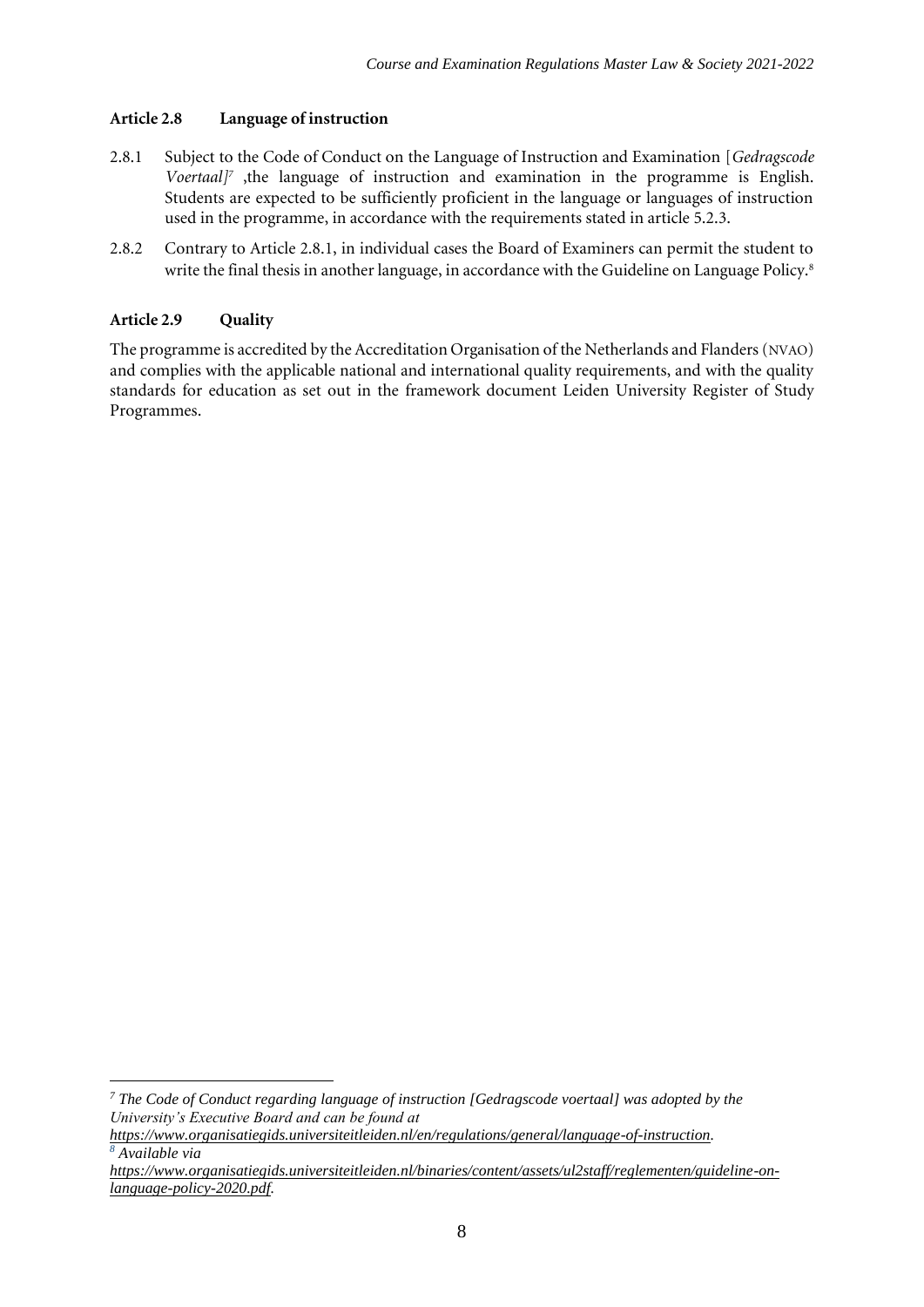# **Chapter 3 – Curriculum**

#### **Article 3.0 Exceptions due to coronavirus measures**

3.0.1 If, due to coronavirus measures, it is not possible to provide or take part in teaching components as set out in this Regulation or in the Prospectus, changes will be announced by the authorised body in good time via Brightspace.

#### **Article 3.1 Compulsory components**

- 3.1.1 The programme includes compulsory components<sup>9</sup> worth a total study load of 60 credits. These compulsory components include the pre-defined components from which students are obliged to choose.<sup>10</sup>
- 3.1.2 The Prospectus further specifies the actual structure of the programme, the study load (in credits), level, content, method of examination and the structure of the curriculum components.

# **Article 3.2 Optional components**

*Not applicable*

# **Article 3.3 Practical assignments**

- 3.3.1 Course components may contain practical assignments according to the relevant course descriptions in the Prospectus, stating the type and scope of input required from the student (according to section 1.2 (o) above), and indicating whether participation in these practical assignments is a condition of entry to (other parts of) the examination of the component. The Board of Examiners may exempt students from a practical assignment, in which case the Board can choose to assign an alternative assessment (cf. art. 4.1.1, 4.1.2 and art. 4.6.6 below).
- 3.3.2 The Prospectus specifies the scope and study load of the thesis, including the requirements that the thesis must meet. (Cf. art. 6.3)

#### **Article 3.4 in semester 1 in academic year 2021/2022:**

#### **Article 3.4 Sitting examinations and taking part in programme components:**

- 3.4.1 Students who wish to sit an examination must register no later than ten days before the date of the examination, in line with the applicable procedure.
- 3.4.2 Students are allocated to components in order of registration, on the provision that, provided they register in good time, students who are enrolled in a programme are guaranteed access to the components that are obligatory to the programme. Students may only take certain components once they have passed the examination of a preceding component. The e-Prospectus specifies the components to which this condition applies.
- 3.4.1.3 Contrary to article 3.4.1.1, a different enrolment period applies for certain components, as approved by the Faculty Board. For all courses of the Faculty, this concerns a term of no later than five calendar days before the start of the course. The relevant components and the corresponding enrolment term can be found in the Prospectus.

*<sup>9</sup> The information can be found in the Prospectus via [https://studiegids.universiteitleiden.nl/en/.](https://studiegids.universiteitleiden.nl/en/)*  <sup>10</sup> The last sentence refers to the so-called compulsory optional courses and/or specialisation courses. The *information can be found in the Prospectus.*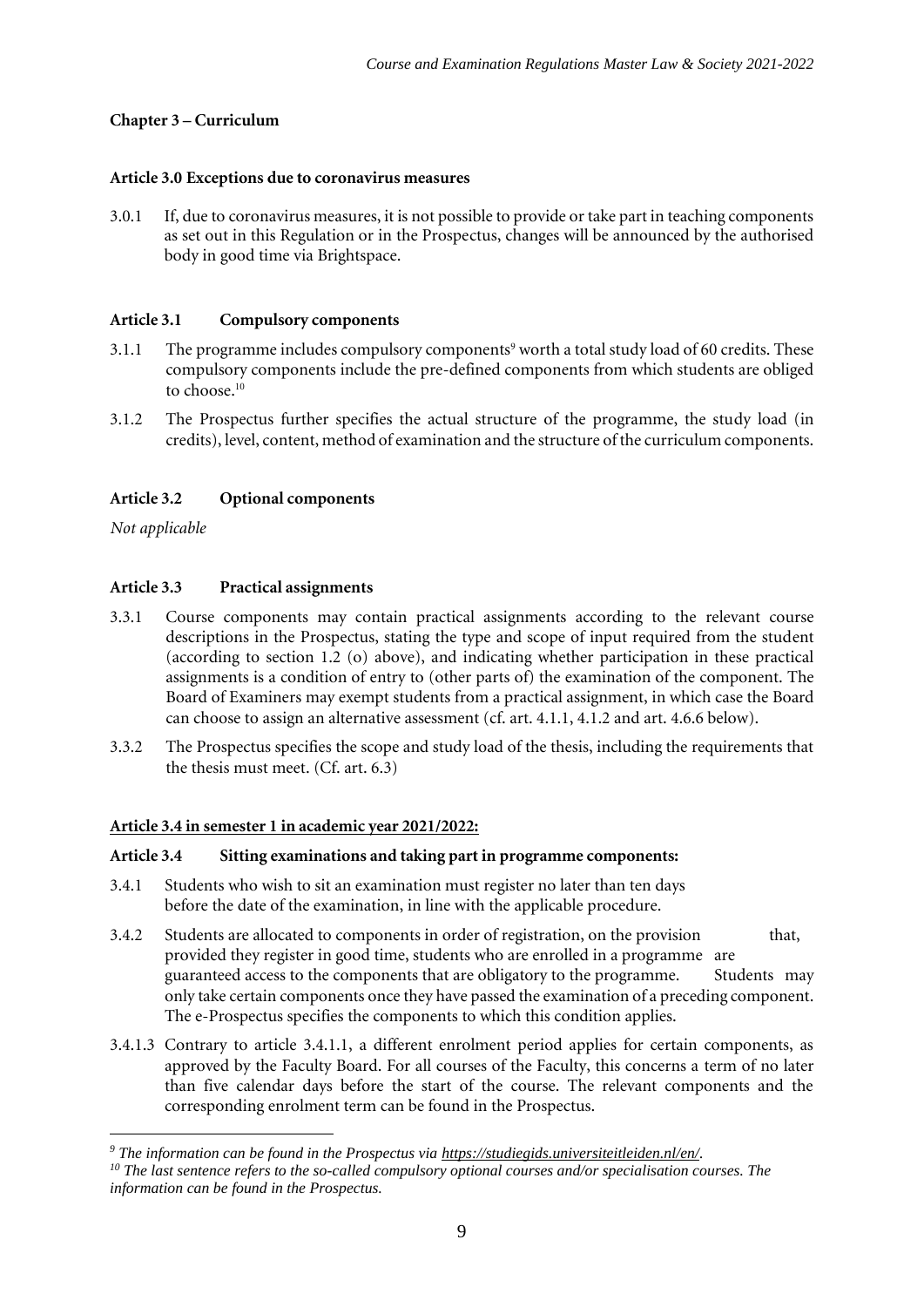3.4.1.4 Students who have not enrolled on time can report to the Education Administration Office (OIC) of the faculty of which the study programme is part. The relevant enrolment protocol lists the circumstances on the basis of which students may be enrolled contrary to Article 3.4.1.1.

#### **Article 3.4 in semester 2 in academic year 2021/2022:**

#### **Article 3.4 Taking part in programme components and sitting examinations:<sup>11</sup>**

#### **3.4.1 Taking part in programme components:**

- 3.4.1.1 Students must register for the study component according to the applicable enrolment protocol. Registration is possible up to fourteen calendar days before the start, as stipulated in the programme prospectus.
- 3.4.1.2 In the case of a programme component with restrictions on the number of participants, participation takes place in order of enrolment. For students enrolled in the programme, timely enrolment guarantees placement in the components that form part of the mandatory curriculum of the programme.
- 3.4.1.3 Contrary to article 3.4.1.1, a different enrolment period applies for certain components, as approved by the Faculty Board. The relevant components and the corresponding enrolment term can be found in the Prospectus.
- 3.4.1.4 Students who have not enrolled on time can report to the Education Administration Office (OIC) of the faculty of which the study programme is part. The relevant enrolment protocol lists the circumstances on the basis of which students may be enrolled contrary to Article 3.4.1.1.

#### **3.4.2 Sitting examinations:**

- 3.4.2.1 At the same time as registering for the programme component, students register for the corresponding examination. A confirmation of registration for the examination is required.
- 3.4.2.2 In order to sit the examination, students must confirm their participation. They can only sit an examination once confirmation of participation has been given.
- 3.4.2.3 Students will receive a notification in good time asking them to confirm or cancel their participation. Confirmation of participation in an examination is possible up to ten calendar days before the examination takes place.
- 3.4.2.4 Students who have not enrolled on time according to the applicable enrolment protocol may report to the Education Administration Office of the faculty of which the programme forms part.
- 3.4.2.5 A different term applies for the situation as referred to in Article 4.6.2; in this case, students can register up to five calendar days before the examination takes place.

#### **Article 3.5 Distribution ofstudy materials**

3.5.1 Students are not permitted to take photographs or make audio or video recordings of lectures, examinations or education-related meetings, including the feedback sessions after examinations (including examination assignments and model answers), without the explicit prior permission of the relevant lecturer. Should such permission be granted, students are only legally permitted

*<sup>11</sup> If the new enrollment system does not start in semester 2 in the 2021/2022 academic year, article 3.4 for semester 1 will remain valid for semester 2.*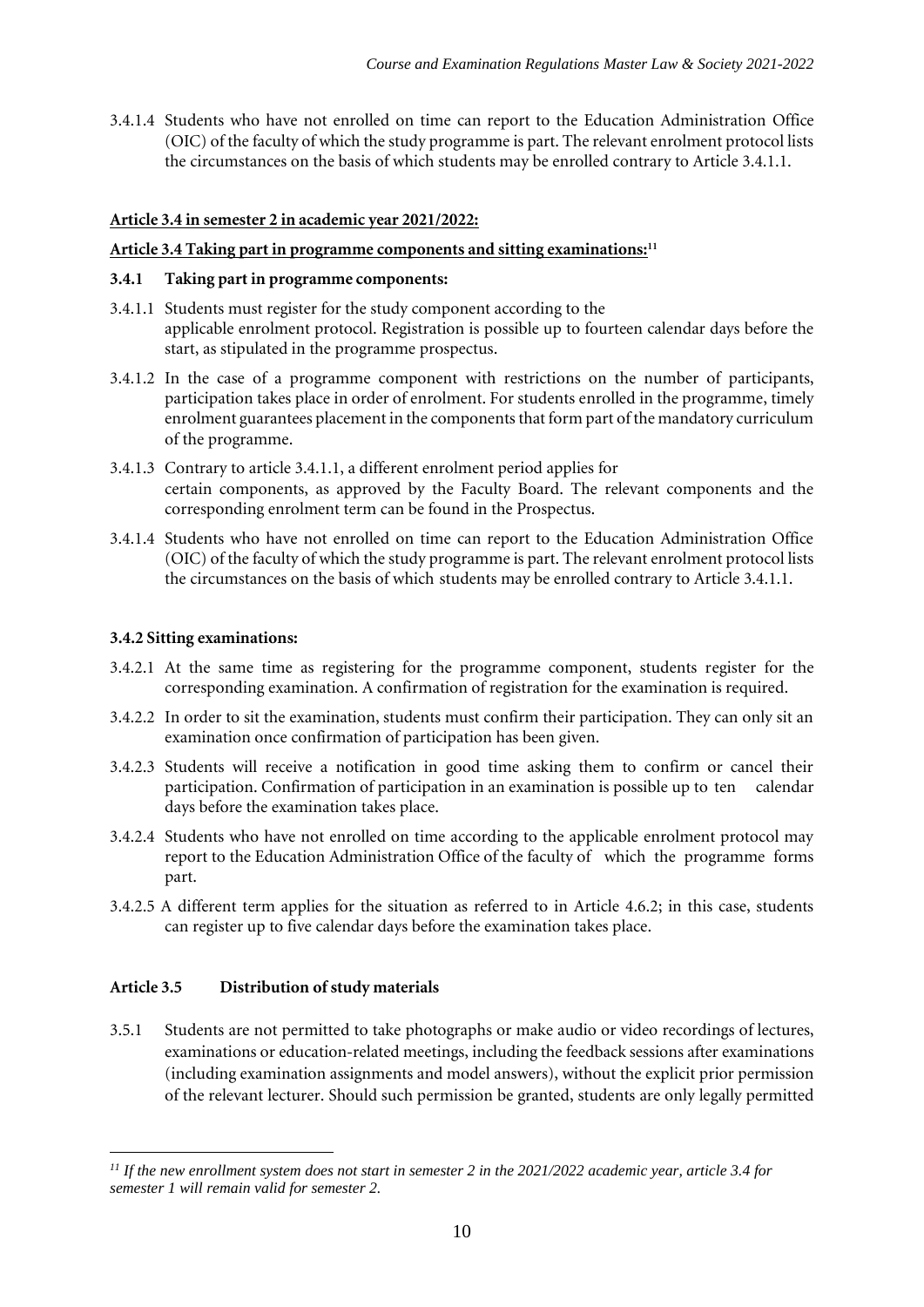to photograph or recording for their own use; all forms of distribution or publication of the photograph or recording are prohibited.

3.5.2 Students are prohibited from all forms of distribution or publication of study materials. The materials are for students' own use only.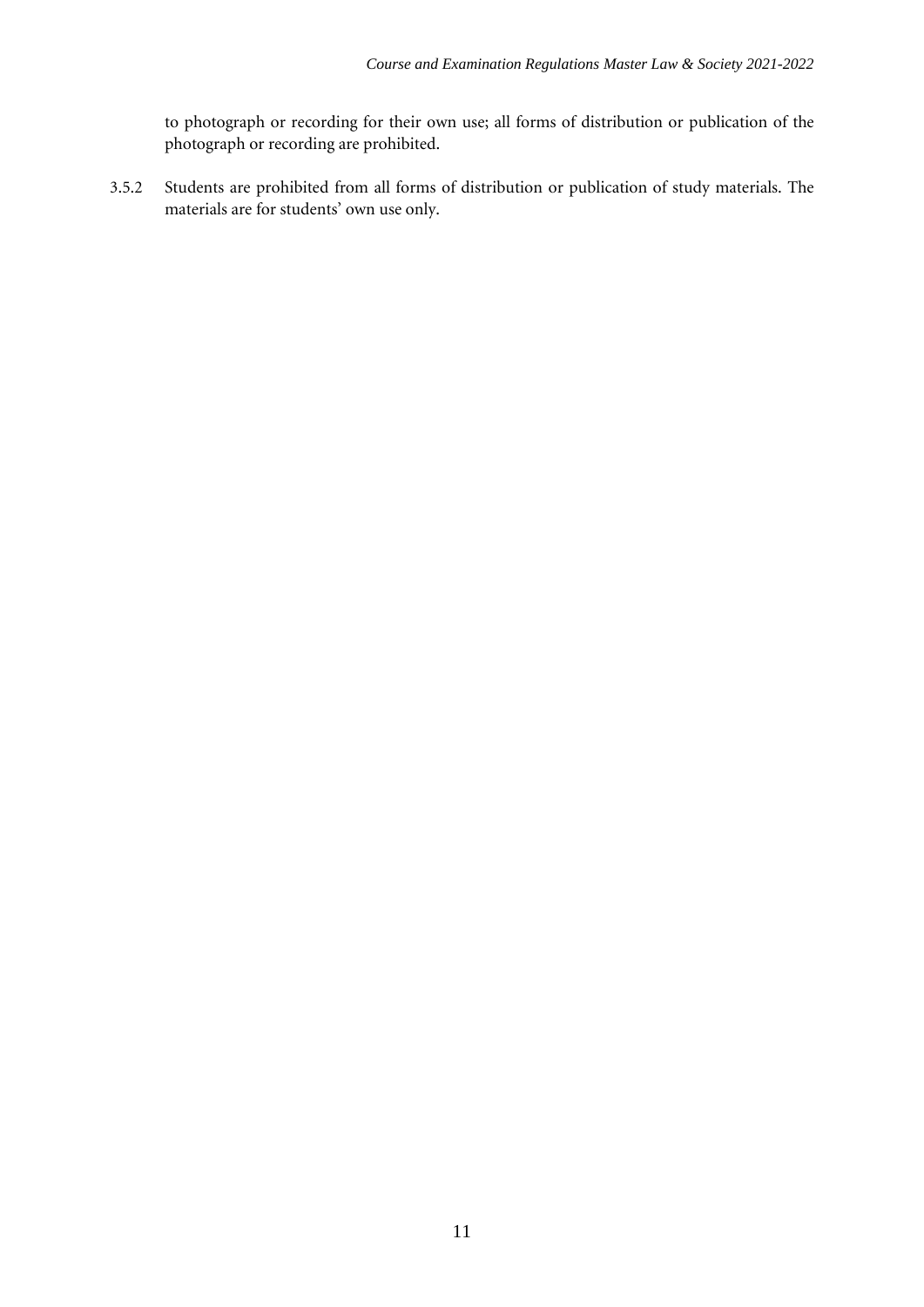# **Chapter 4 – (Course) Examinations and final examination,<sup>12</sup> further education**

#### **Article 4.0 Exceptions due to coronavirus measures**

4.0.1 If as a result of coronavirus measures it is not possible to offer exams and examinations in the form and at the point in time set out in this regulation or in the Prospectus, changes will be announced by the authorised body in good time via Brightspace.

#### **Article 4.1 Frequency of examinations**

- 4.1.1 For each course component offered in an academic year, it is possible to take the examination on two occasions during that year, with the exception of course components for which (a large part of) the final grade is determined by a practical assignment which is an integral part of an educational activity which cannot be repeated during the academic year (cf. art. 3.3.1) such as an internship, an excursion or another educational activity aimed at acquiring particular skills which takes place in class. The Board of Examiners determines the manner of resit for practical assignments.
- 4.1.2 The Faculty Board is responsible for the practical organisation of the examinations and final examinations and ensures, if necessary by means of invigilation, that the examinations and examinations proceed properly. If remote invigilation is used, students will be informed of this at least ten days in advance.
- 4.1.3 If a course component includes a practical assignment, students may only sit the examination as referred to in 4.1.1 if they have passed the practical assignment, unless the Board of Examiners decides otherwise. (cf. art. 3.3 and 4.6.6)
- 4.1.4 If the grade for a course component results from several constituent examinations,<sup>13</sup> it is possible to vary from the number of examinations as referred to in 4.1.1, on the condition that the student is at least given the opportunity to successfully complete the component by means of a representative resit test. Where applicable, this is stated in the Prospectus.
- 4.1.5 In accordance with section 7.13, second paragraph under (h) of the Act the examination dates are included in the faculty examination calendar,<sup>14</sup> available on the website, under 'students' (and via a link in the Prospectus).
- 4.1.6 *[not applicable]*
- 4.1.7 Contrary to the above paragraphs and upon the request of the student, the Board of Examiners may in exceptional circumstances allow an additional resit.<sup>15</sup>
- 4.1.8.1 *Retaking an exam that has been passed*

Contrary to Article 4.1.7, under certain conditions and at the student's request the student may retake one exam that has already been passed. A retake is possible for selected course components only, and:

*<sup>12</sup> For further information about the implementation and regulations concerning the examinations please refer to the document 'Examination Rules and Regulations master's degree programmes Leiden Law School' – see the student website (Organisation > Rules and regulations).*

*<sup>13</sup> The exact proportion/rate, the (contents of the) re-examination, and the validity of the result of partial examinations, are regulated in the course descriptions in the Prospectus.*

*<sup>14</sup> To be found via [http://www.leidenuniv.nl/rechten/osi/tntkal/.](http://www.leidenuniv.nl/rechten/osi/tntkal/)*

*<sup>15</sup> For further information please refer to the document 'Examination Rules and Regulations master's degree programmes Leiden Law School'.*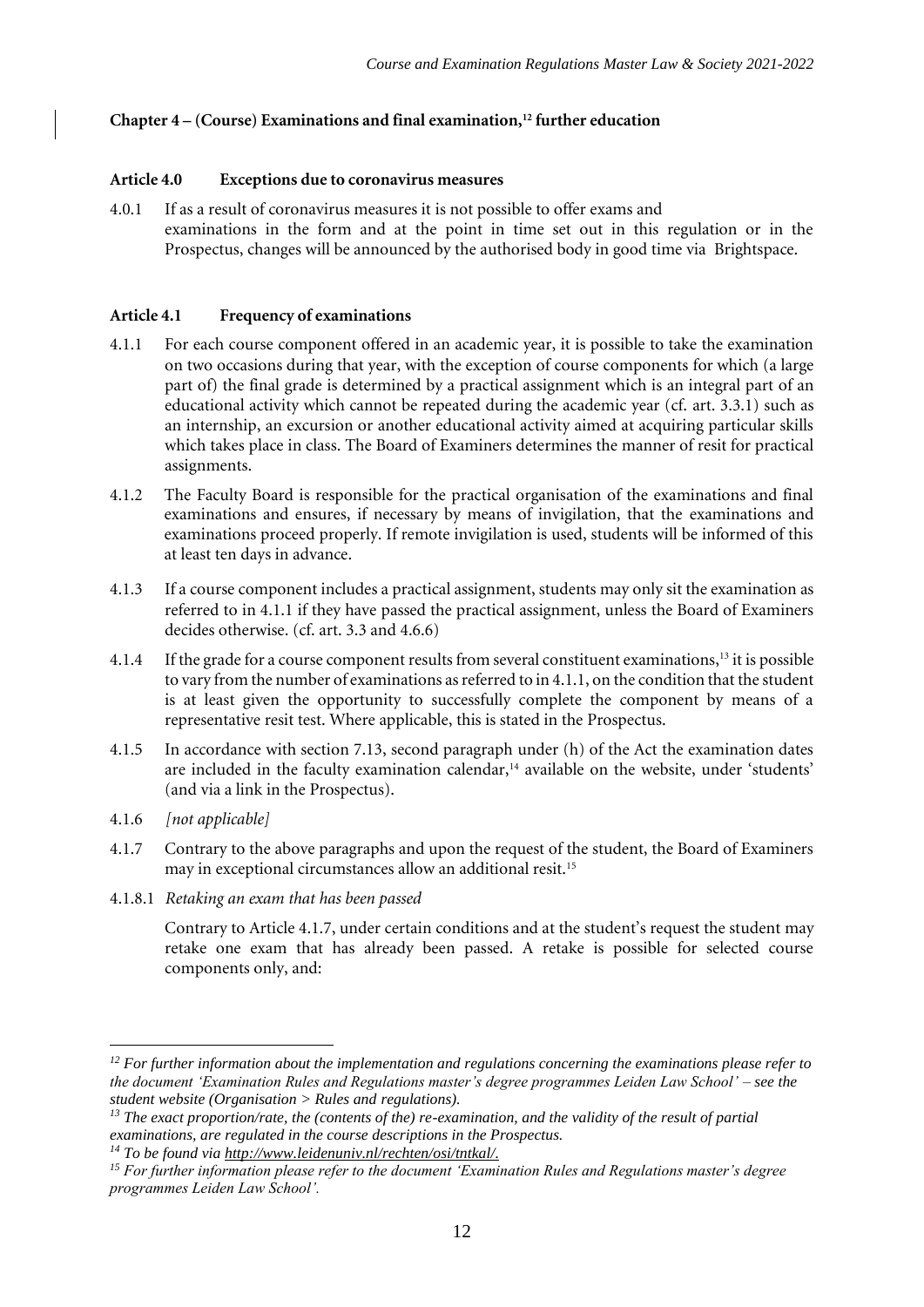- if the student has passed the exam of a certain course component at the first attempt,<sup>16</sup> and
- this first attempt took place during the first examination period in the academic year.

The resit is done during the second examination period of the course component in question in the same academic year (Cf. art. 4.1.1).

A note is made in the student file that he or she has made use of this facility.

- 4.1.8.2 The resit referred to in Article 4.1.8.1 is only possible for certain assessments that are part of the (course) examination<sup>17</sup> and for which registration is compulsory (cf. art. 3.4.1). The Prospectus states which assessments can be retaken on the grounds of this article.
- 4.1.8.3 The request should be submitted to the faculty student administration centre (OIC) no later than 20 calendar days following the notification of the pass result. If the second opportunity for the examination is to be held within the period of 20 calendar days, the request should be submitted to the faculty student administration centre no later than the working day before the date of the second examination. The student administration centre will provide a compulsory request form for this purpose.

By submitting the request form, the student's right to the single retake has been used.<sup>18</sup>

- 4.1.8.4 If a review and or a feedback session of the exam that was passed leads to an amendment of the result whereby the student no longer wishes to retake the exam, a request for a retake that was already submitted can be withdrawn on the working day prior to the second examination at the latest. By withdrawing the request, the request form will be considered never to have been submitted.
- 4.1.8.5 When an examination is retaken on the grounds of this article, the subsequent grade will take the place of the original grade.

If this grade is lower than a 6.0, the consequence is (therefore) the loss of the EC that had already been acquired for the course component in question.

In this case, there will also be no entitlement for the particular course component to an individual resit as referred to in article 4.8 of the Examination Rules and Regulations for the master's degree programmes Leiden Law School, before the first examination opportunity of that course in the subsequent academic year.

- 4.1.8.6 If the student is enrolled in more than one master's programme at Leiden Law School he or she may make use of the opportunity to retake an exam that was already passed for only one of these programmes.
- 4.1.8.7 As soon as the exam commission has ascertained that the final examination (according to art. 1.2 letter d and 2.7) has been passed, the opportunity to make use of the above arrangement expires.<sup>19</sup>

*<sup>19</sup> Existing requests for a resit of a passed exam are automatically cancelled and new requests are no longer accepted from the moment that the student has submitted the form 'Graduation Request' to the OIC.*

*<sup>16</sup> This implies that the student has not previously taken part or failed the exam corresponding to the course component in question.*

*<sup>17</sup> This concerns assessments which were done as a written exam at a university location and which have a regular retake within the same academic year. Resitting passed exams is therefore not applicable to all types of assessment, for example it does not apply to partial exams, practical exercises, assignments and theses. In this respect, written exams can also include digitally administered assessments.*

*<sup>18</sup> The student who after his request does not take part in the resit can no longer make use of the provision contained in article 4.1.8.1.*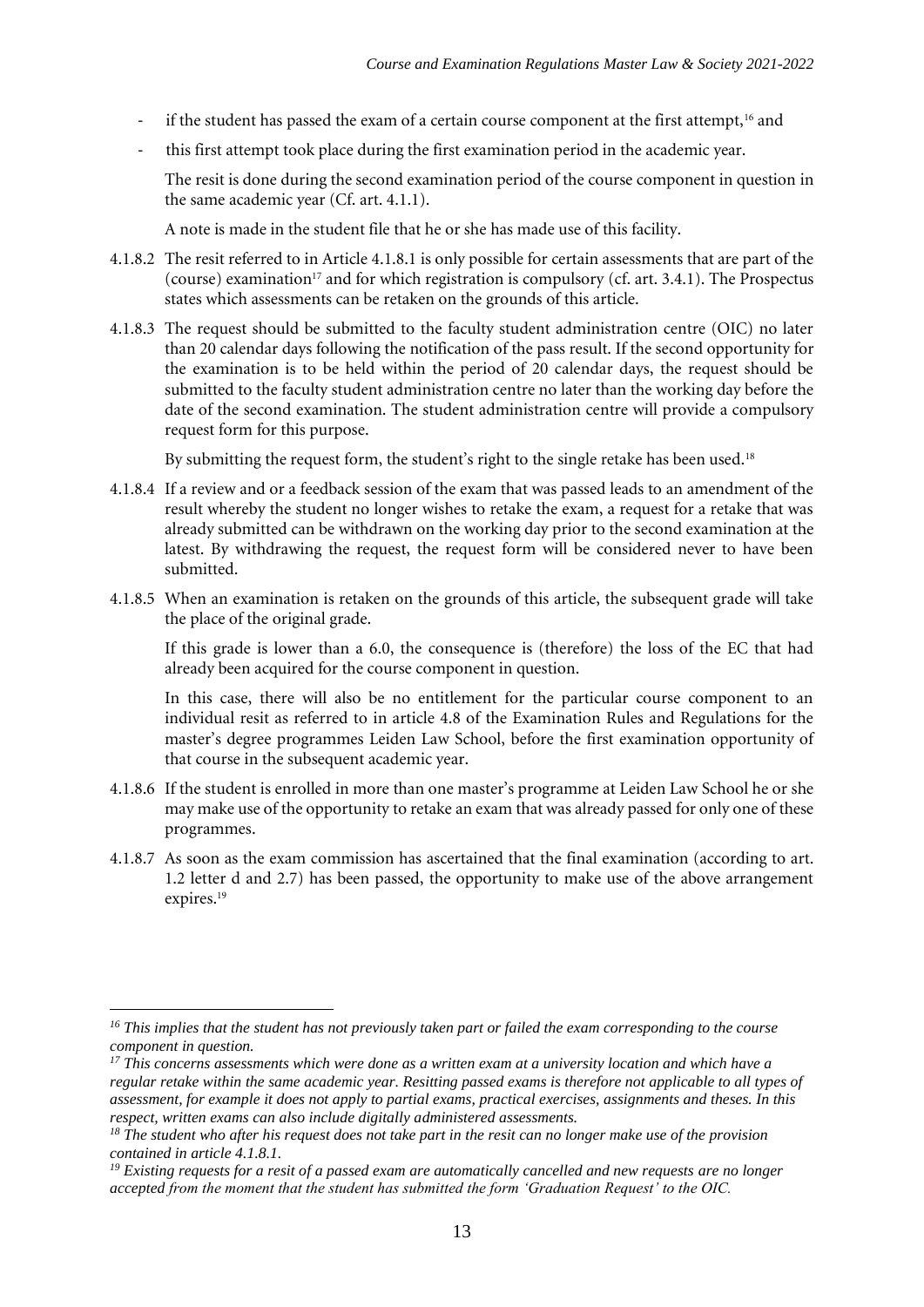# **Article 4.2 Obligatory sequence**

- 4.2.1 The Prospectus specifies which examinations cannot be taken before the examinations of one or more other course components have been successfully completed.<sup>20</sup> (See also art. 3.4.2)
- 4.2.2 For the course components and their related examinations that must be completed in a given sequence, the Board of Examiners may in special cases, and following a motivated written request by the student, agree to an alternative sequence.

#### **Article 4.3 Methods of assessment**

- 4.3.1 The course descriptions as listed in the Prospectus state whether assessment for any particular course component takes place in the form of a written, digital or an oral examination, or a combination thereof, or an alternative assessment.<sup>21</sup>
- 4.3.2 The procedure during examinations and the guidelines and instructions, as referred to in article 7.12b, paragraph 1 under b of the Act, for assessing and establishing the results of examinations and examinations are described in the 'Rules and Guidelines of the Board of Examiners'.
- 4.3.3 Students with a disability or chronic illness may take examinations in a manner that has been adjusted to accommodate their particular disability as much as possible. These adjustments may not affect the quality or level of difficulty of an examination. If necessary, the Board of Examiners will seek expert advice, as provided for in the Protocol on Studying with a Disability, $2^2$  before reaching a decision. (See also art. 6.5)
- 4.3.4 In special cases, the Board of Examiners may, at the request of the student and within the scope of the(se) Course and Examination Regulations, permit a student to sit an examination in another manner than specified in the Prospectus.
- 4.3.5 Examinations are held in the language of instruction for this programme that are specified in the Course and Examination Regulations (see art. 2.8). At the request of the student, the Board of Examiners may permit him or her to sit an examination in another language.
- 4.3.6 *[not applicable]*

#### **Article 4.4 Oral examinations**

- 4.4.1 An oral examination may involve only one student at a time, unless the Board of Examiners has decided otherwise. (See also the note to art. 4.3.1)
- 4.4.2 Oral examinations are public, unless the Board of Examiners or the examiner concerned has decided otherwise, owing to special circumstances, or unless the student has reservations.

#### **Article 4.5 Rules and Regulations of the Board of Examiners**

*<sup>20</sup> Students can only participate in the course component for the thesis if they have successfully passed three examinations or examinations with a total of 20 ECTS credits from course components from the first and/or second semester, notwithstanding the content of article (5.0-)5.3.2.2 below.* 

*<sup>21</sup> The examination of the course components stated in the Prospectus can also take the form of a group assessment. An individual assessment is provided in the event of a presentation, study, report or other form of course activity that is carried out as part of a group.* 

*<sup>22</sup> See [https://www.organisatiegids.universiteitleiden.nl/en/regulations/general/protocol-studying-with-a](https://www.organisatiegids.universiteitleiden.nl/en/regulations/general/protocol-studying-with-a-disability)[disability.](https://www.organisatiegids.universiteitleiden.nl/en/regulations/general/protocol-studying-with-a-disability)*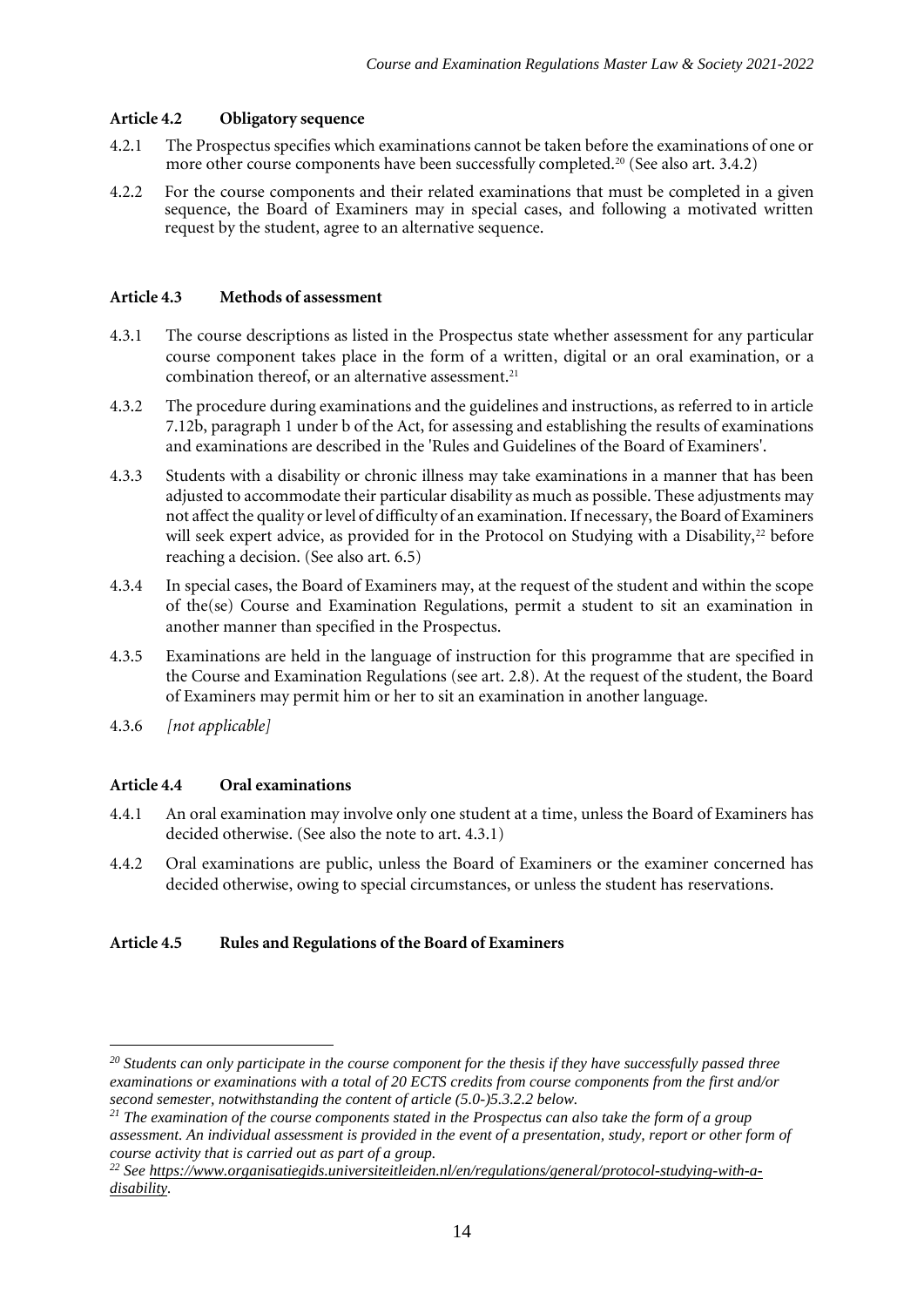- 4.5.1 In accordance with section 7.12b (3) of the Act, the Board of Examiners has set out rules concerning the execution of their tasks and responsibilities and the measures they can take in this respect.<sup>23</sup>
- 4.5.2 The Board of Examiners must guarantee that students are entitled to appeal against decisions of the Board of Examiners or the examiners.

#### **Article 4.6 Assessment and grading**

- 4.6.1 The examiner determines the grade immediately after an oral examination has been conducted. The student receives a message about the grade via the University study progress system.
- 4.6.2 The examiner will mark any written examination or constituent examination within fifteen working days of the day on which the examination or constituent examination was taken.<sup>24</sup> The result is notified to the student. The final grade is recorded in the University study progress system, and the student receives a message about it via that system. The student will be informed of the result at least five working days before the next opportunity to resit the relevant examination.
- 4.6.3 If the examiner is unable to comply with the term of fifteen working days and five working days respectively, cf. article 4.6.2, the student is notified accordingly in a measure sent to the student's u-mail address before this term expires. The student shall also be informed of the relevant procedure in such cases.<sup>25</sup>
- 4.6.4 Examination grades must be expressed as a whole or fractional number between 1.0 and 10.0 (inclusive).<sup>26</sup> The result cannot be expressed as a (fractional) number between 5.0 and 6.0.
- 4.6.5 The examination is considered to be a pass if the result is 6.0 or higher.
- 4.6.6 The successful completion of a practical assignment may qualify as the successful completion of an examination in the sense of section 7.10 of the Act.<sup>27</sup>
- 4.6.7 The written or electronic notification of the examination result<sup>28</sup> informs students of their right to inspect their marked examination papers as referred to in Article 4.8 below and of the appeals procedure.
- 4.6.8 *[Not applicable]*

*<sup>23</sup> The Board of Examiners has set out rules and regulations. These are included in the 'Examination Rules and Regulations master's degree programmes Leiden Law School'. These include any measures to be taken in the event of academic fraud, including plagiarism. Leiden University's and the Leiden Law School's definitions and policies surrounding plagiarism can be found on the university website.*

*<sup>24</sup> According to the internal faculty regulations this rule implies that grades must be notified to the student no later than the 14th working day after the date of the examination. For the student administration office ("OIC") to be able to process the grades, grades need to be provided to the OIC no later than the 13th working day. With respect to certain legal obligations the grading term may be shorter than indicated here (for instance prior to the end of the academic year) – the OIC will then inform the department administrative offices and/or programme coordinators of any relevant terms in these circumstances.* 

*<sup>25</sup> Law School policy: When after an examination the grades are not provided to the OIC within the given time, or the OIC is not able to publish the results on time, the course coordinator, the examiner, or the Head of the OIC must hand in a motivated request for extension with the Education Director of the Law School. Should the request be honoured, then the course coordinator, examiner or the relevant department must notify the student(s) no later than the 14th working day following the examination, with the inclusion of information about any alternative procedures.* 

*<sup>26</sup> For the concrete interpretation of this provision, see the 'Examination Rules and Regulations for the master's degree programmes Leiden Law School'.*

*<sup>27</sup> This implies that a practical exercise can be both a condition to participate in the (final) examination (cf. art. 3.3 and 1.2 under letter l) as well as an examination (final or part) in its own right (cf. art. 1.2 letter g).* 

*<sup>28</sup> Or on the actual examination, or on Brightspace on the relevant course pages.*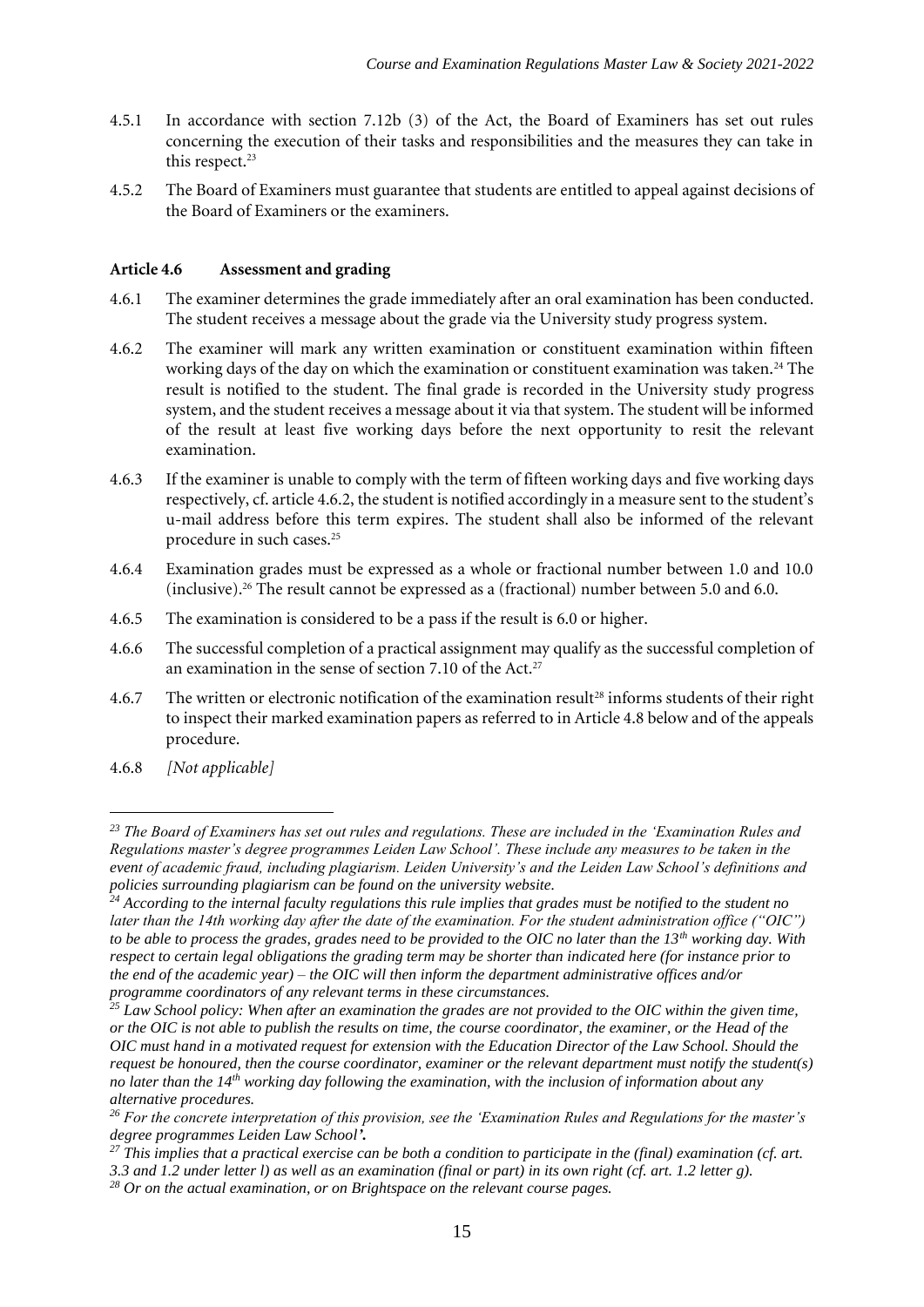# **Article 4.7 Period of validity of examinations**

- 4.7.1 The validity of passed examinations and exemptions granted is in principle unlimited. The exam commission can decide that an examination or exemption loses its validity if this was achieved or acquired more than three years ago and the knowledge, understanding and/or skills that was or were examined or exempted has or have clearly become out of date.<sup>29</sup> (see also art. 4.10.2.1 and 4.10.2.2)
- 4.7.2 Until the investigation referred to in article 4.10.2.2 has taken place or the exam commission has officially taken a decision as referred to in article 4.7.1, the student can request the exam commission to take a decision on the validity of exams passed and/or exemptions acquired by the student.<sup>30</sup>
- 4.7.3 The term stated in article 4.7.1 will commence on 1 September of the academic year subsequent to the year in which the examination was passed or an exemption was provided.

#### **Article 4.8 Inspection and feedback session**

- 4.8.1 Students are entitled to inspect their graded examination script no later than thirty days following the publication of the results of any written or digital examination.
- 4.8.2 During the period referred to in article 4.8.1, students may inspect the examination questions and assignments, as well as the grading schemes used to grade the examinations.
- 4.8.3 An exam review session will be held. In what manner and at what time the review session will take place will be communicated at the same time as the results of the examination via the Prospectus or the digital teaching environment (Brightspace) of the relevant course component.
- 4.8.4 The examiner is authorised to decide whether the inspection of the examination paper and the feedback session are to be collective or individual.
- 4.8.5 The examiner determines where and when the inspection of the examination paper and the feedback session will take place. Access to the examination script may coincide with the feedback session.
- 4.8.6 Students who can demonstrate that due to circumstances beyond their control they are or were unable to attend the review session, must be granted another opportunity for such a review (and the right to view) and, if possible, within the period referred to in article 4.8.1.

#### **Article 4.9 Exemption from examinations and/or practical assignments**

At the student's request and after consultation with the relevant examiner, the Board of Examiners may grant exemption<sup>31</sup> from one or more examinations or practical assignments on one of the following conditions:

*<sup>29</sup> This provision is based on the Dutch Higher Education and Research Act (WHW) and on what is contained in the model Course and Examination Regulations (CER) in relation to this: "The Faculty Board may limit the validity of an examination pass, subject to the authority of the Board of Examiners to extend the period of validity in individual cases. The period of validity of an examination pass may only be limited if the examined knowledge, understanding or skills are demonstrably outdated."*

*<sup>30</sup> This provision is also an elaboration of the WHW Act and the model Course and Examination Regulations: "The Board of Examiners may, in accordance with the criteria specified in the Rules and Regulations and at the request of the student, extend the validity of examinations for a period to be specified by the Board itself. In the event of special circumstances in the sense of article 7.51, second clause, of the law, the Board of Examiners will act in accordance with the pertinent provisions in article 7.10, fourth clause of the law."*

*<sup>31</sup> Exemptions may also be arranged at the time of admission to the programme cf. chapter 5.*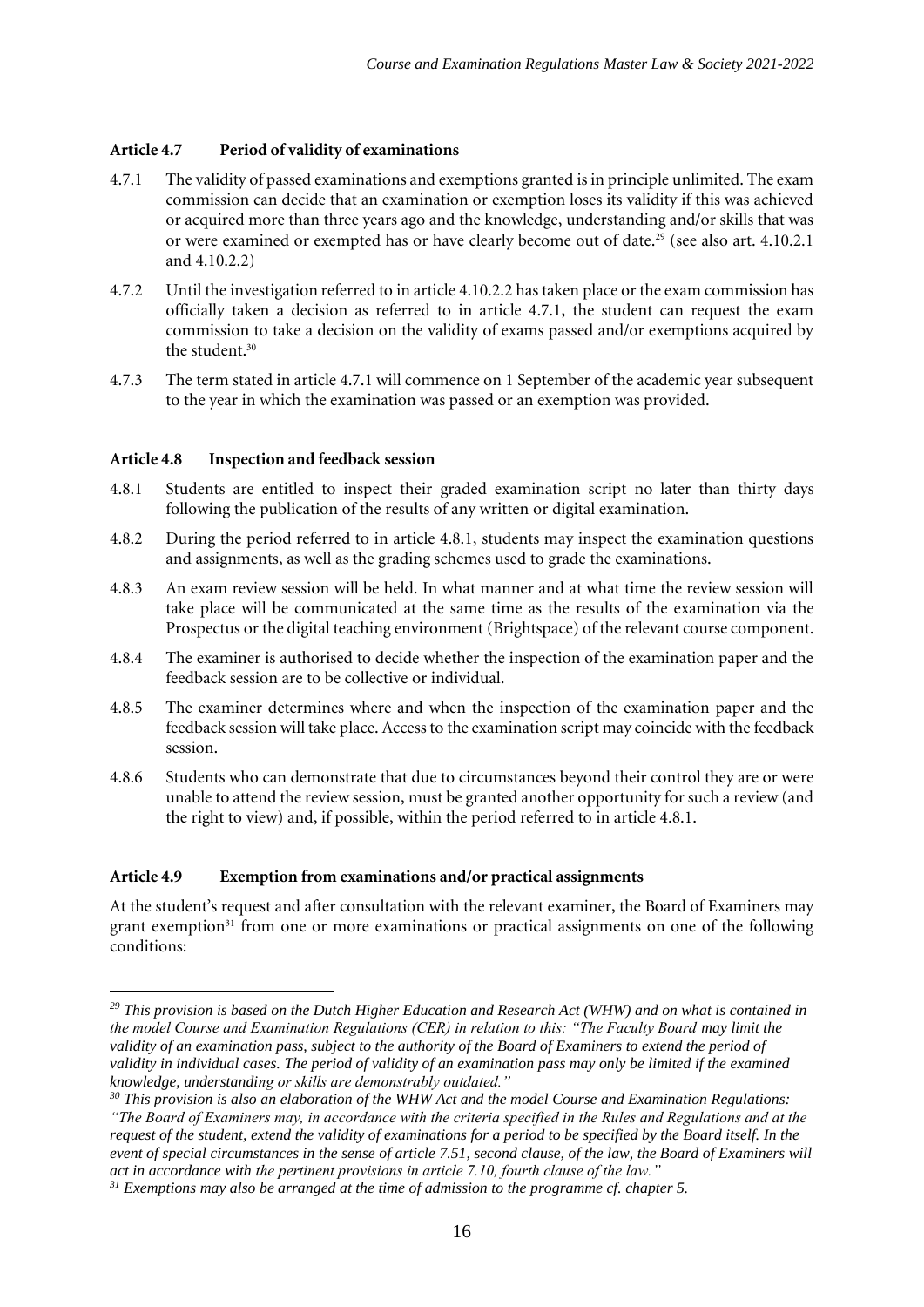- a. The student has successfully completed, at another university or an institute of higher professional education, a course component that is equivalent in content, level and study load to the component for which exemption is requested;
- b. The student has demonstrated to possess, whether or not in addition to that mentioned above in a., through relevant work or professional experience, equivalent skills and knowledge to the course component.

# **Article 4.10 Final examination**

- 4.10.1 The Board of Examiners awards a degree certificate when there is sufficient proof that the final examination has been passed.
- 4.10.2.1As part of the final examination, the Board of Examiners is entitled to set an additional investigation into the knowledge, understanding and skills of the student and to assess the result.
- 4.10.2.2 The investigation covers in any case the assessment of the exam commission on the validity of passed examinations and acquired exemptions as referred to in article 4.7.1.
- 4.10.3 The degree is only conferred once the Executive Board has declared that all procedural requirements (including the requirement to pay tuition fees) have been met. One degree certificate is awarded for each programme. It is recorded on the diploma that the programme or specialisation has been delivered by Leiden University.
- 4.10.4 Pursuant to the regulations referred to in section 7.11 (3) of the Act, a student who is entitled to graduate may request the Board of Examiners to postpone graduation.<sup>32</sup>
- 4.10.5 This request must be submitted within five working days of the student receiving his or her examination results. In the request the student must state when he or she wishes to receive the degree certificate.
- 4.10.6 The Board of Examiners will approve the request if the student has not been enrolled in the programme for longer than three academic years. In exceptional cases, the Board of Examiners may decide to act otherwise.
- 4.10.7 A diploma supplement in Dutch and/or English complying with the European standard format, including the grading table applicable for the degree programme, is attached to the degree certificate. The certificate also includes a Latin certificate.

# **Article 4.11 The degree**

- 4.11.1 Students who have successfully passed the final examination of the programme are awarded the degree title of Master of Science (MSc).
- 4.11.2 The degree certificate specifies which degree has been awarded.

# **Article 4.12 Degree classification**

- 4.12.1 The student is awarded a degree classification for the final examination.
- 4.12.2 The degree classification is determined on the basis of the weighted average of all (course) examinations that belong to the final examination, with the exception of the (course) examinations/components for which an exemption was granted and course components for which the student only obtained a proof of attendance.

*<sup>32</sup> Leiden University Regulations on postponing graduation:* 

*[https://www.organisatiegids.universiteitleiden.nl/en/regulations/general/regulations-on-postponing-graduation.](https://www.organisatiegids.universiteitleiden.nl/en/regulations/general/regulations-on-postponing-graduation)*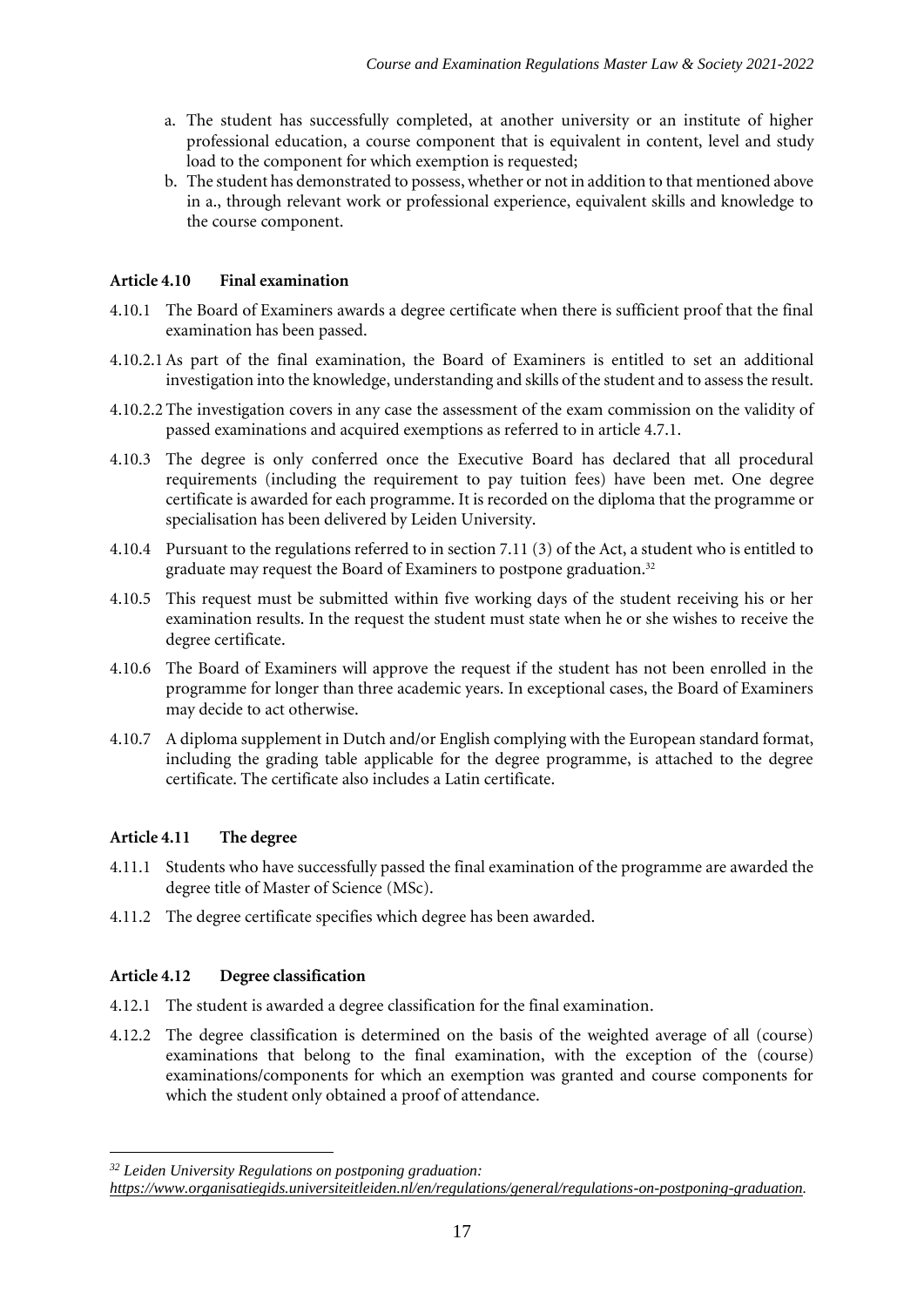- 4.12.3 The weighted average of all grades is determined by multiplying the number of study credits (EC) of each course component by the grade awarded for this component, then adding these up, and finally dividing the result by the total number of study credits obtained.
- 4.12.4 Without prejudice to that contained in article 4.12.6 and article 4.12.7, the designation 'cum laude' will be added on the certificate and on the diploma if the following conditions have been met:
	- the weighted average of all course components is 8.0 or higher;
	- a minimum grade of 8.0 was achieved for the thesis;
	- the examination was passed within the nominal duration of study  $+1$  year, and;
	- no more than 20 ECTS in exemptions was granted.

The Board of Examiners sets corresponding conditions for part-time programmes, proportionate to the nominal duration of the study programme.

- 4.12.5 Without prejudice to that contained in article 4.12.6 and article 4.12.7, the designation 'summa cum laude' will be added on the certificate and on the diploma if the following conditions have been met:
	- the weighted average of all course components is a 9.0 or higher;
	- a minimum grade of 9.0 was achieved for the thesis;
	- the examination was passed within the nominal duration of study, and;
	- no more than 20 ECTS in exemptions was granted.

The Board of Examiners sets corresponding conditions for part-time programmes, proportionate to the nominal duration of the study programme.

- 4.12.6 The Board of Examiners may also decide to award a distinction in other, exceptional cases, on the condition that the weighted average mark does not differ by more than 0.5 from the grades stipulated in the fourth and in the fifth paragraphs above. Examples include such aspects as the development of the student throughout his study programme, possible exceptional performances on the part of the student in completing the final assignment or thesis, or other relevant exceptional circumstances.
- 4.12.7 If the student has been subject to disciplinary measures as a result of irregularity, fraud or plagiarism, as set out in the Rules and Regulations, he or she will not be awarded a distinction.<sup>33</sup>

# **Article 4.13 Further education**

The degree awarded grants the holder access to a PhD programme.

*<sup>33</sup> A note will be made in the student's digital file of any occurrence of fraud or other disciplinary measures pursuant to article 4.5 and the 'Examination Rules and Regulations Master's Programmes Leiden Law School' of the Board of Examiners.*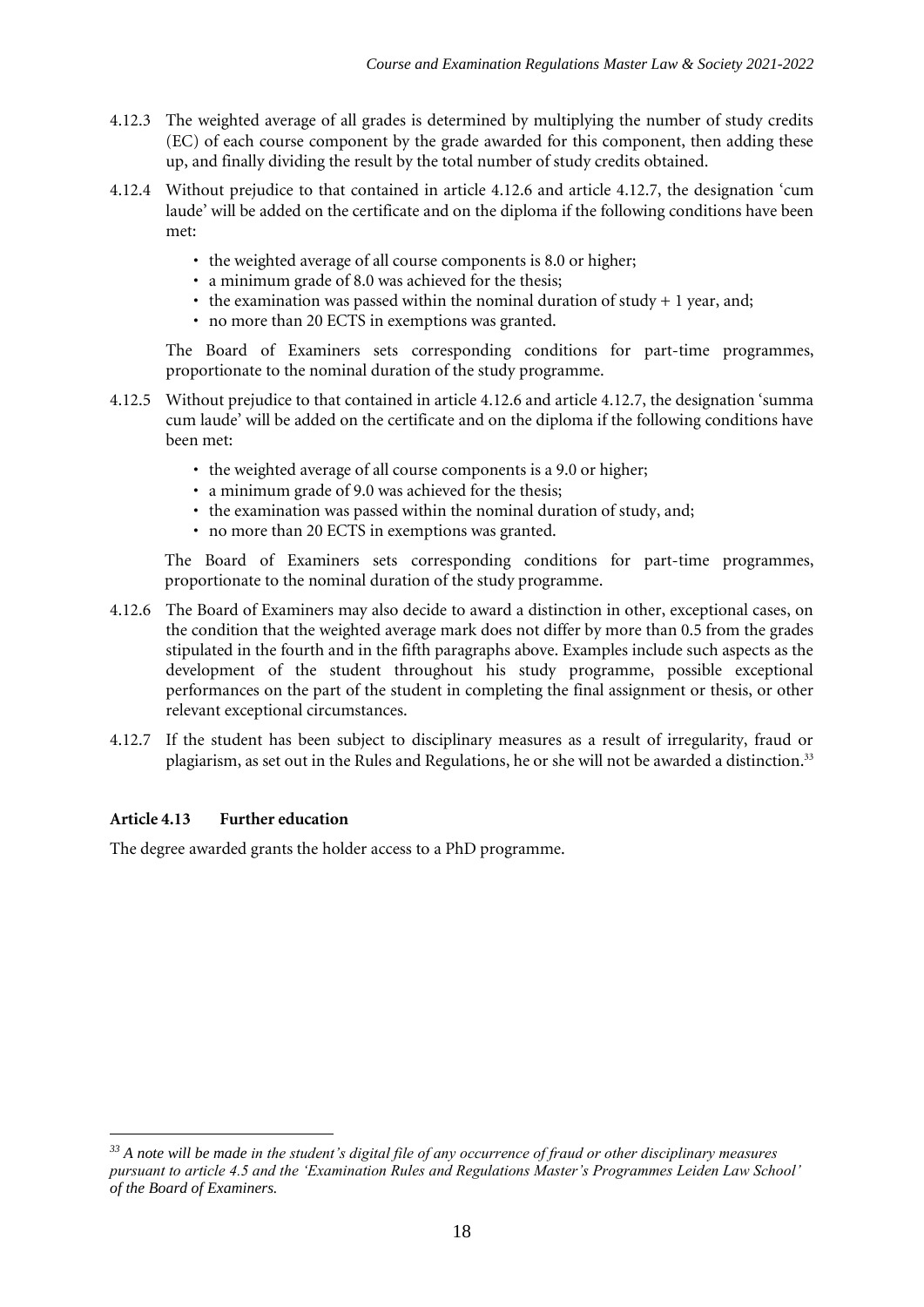#### **Chapter 5 – Admission to the programme**

*Editorial comment: the admission requirements 2021-2022 are included under article 5.0 (…) The requirements for admission in academic year 2022-2023 are included under article 5.1 (…)*

# *Article 5.0 Admission to the academic year 2021-2022*

#### *Article 5.0-5.1 Confirmation of Admission*

- *5.0-5.1.1 A confirmation of admission can be issued by the Faculty Board if the student fulfils the entry requirements specified in articles 5.2 in so far as the maximum number of enrolled students as determined for the programme by the Executive Board of Leiden University is not exceeded.*
- *5.0-5.1.2 The confirmation of admission must be applied for according to the rules set out in the Regulations for Admission to the Master's programmes.<sup>34</sup>*

#### *Article 5.2 Admission requirements*

- *5.0-5.2.1 Pursuant to section 7.30b, first paragraph, of the Act holders of one of the following degrees are eligible for admission to the programme:*
	- *a bachelor's degree from a recognised research university in law (LL.B.) or social sciences (BSc political sciences, public administration, sociology, cultural anthropology and development sociology or general social sciences) or*
	- *a bachelor's degree from a recognized research university in a multidisciplinary programme which includes courses in both law and social sciences subjects (i.e. some programmes in Liberal Arts and Sciences; the Politics, Psychology, Law and Economics programme of the University of Amsterdam; Urban Studies; International Studies, etc.).*
- *5.0-5.2.2 The Board of Admissions may, on request, grant admission to the programme to persons who do not meet the requirements specified in article 5.2.1 but who can demonstrate to the satisfaction of the Board of Admissions that they possess an equal level of knowledge, understanding and skills as the holders of a degree specified in article 5.2.1, possibly under conditions to be further determined, without prejudice to the requirements in article 5.2.4.*
- *5.0-5.2.3 Applicants must be sufficiently proficient in the language of instruction of the programme, as per the language requirements set by the Law School - the required level for English is 7.0 IELTS, Toefl internet 100 or Cambridge English C2 Proficiency evidenced by an appropriate test, under the condition of minimum band scores of 6.0 IELTS or 20 Toefl Internet for all sub-sections. For the writing sub-section, a minimum band score of 6.5 IELTS or 24 Toefl Internet is required. The language requirement does not apply if:*
	- *applicant's education has been completed in Australia, Canada (with the exception of French-taught education in Canada), Ireland, Malta, New Zealand, Singapore, the United Kingdom, the United States or South Africa.*
	- *applicant holds an International Baccalaureate.*
	- *applicant has completed Dutch vwo level English or a bachelor's degree programme taught in English at a Dutch research university.*

*<sup>34</sup> The Regulations for Admission to Master's Programmes of Leiden University can be found on the following website[: https://www.organisatiegids.universiteitleiden.nl/en/regulations/general/regulations-for-admission-to](https://www.organisatiegids.universiteitleiden.nl/en/regulations/general/regulations-for-admission-to-master-programmes)[master-programmes.](https://www.organisatiegids.universiteitleiden.nl/en/regulations/general/regulations-for-admission-to-master-programmes)*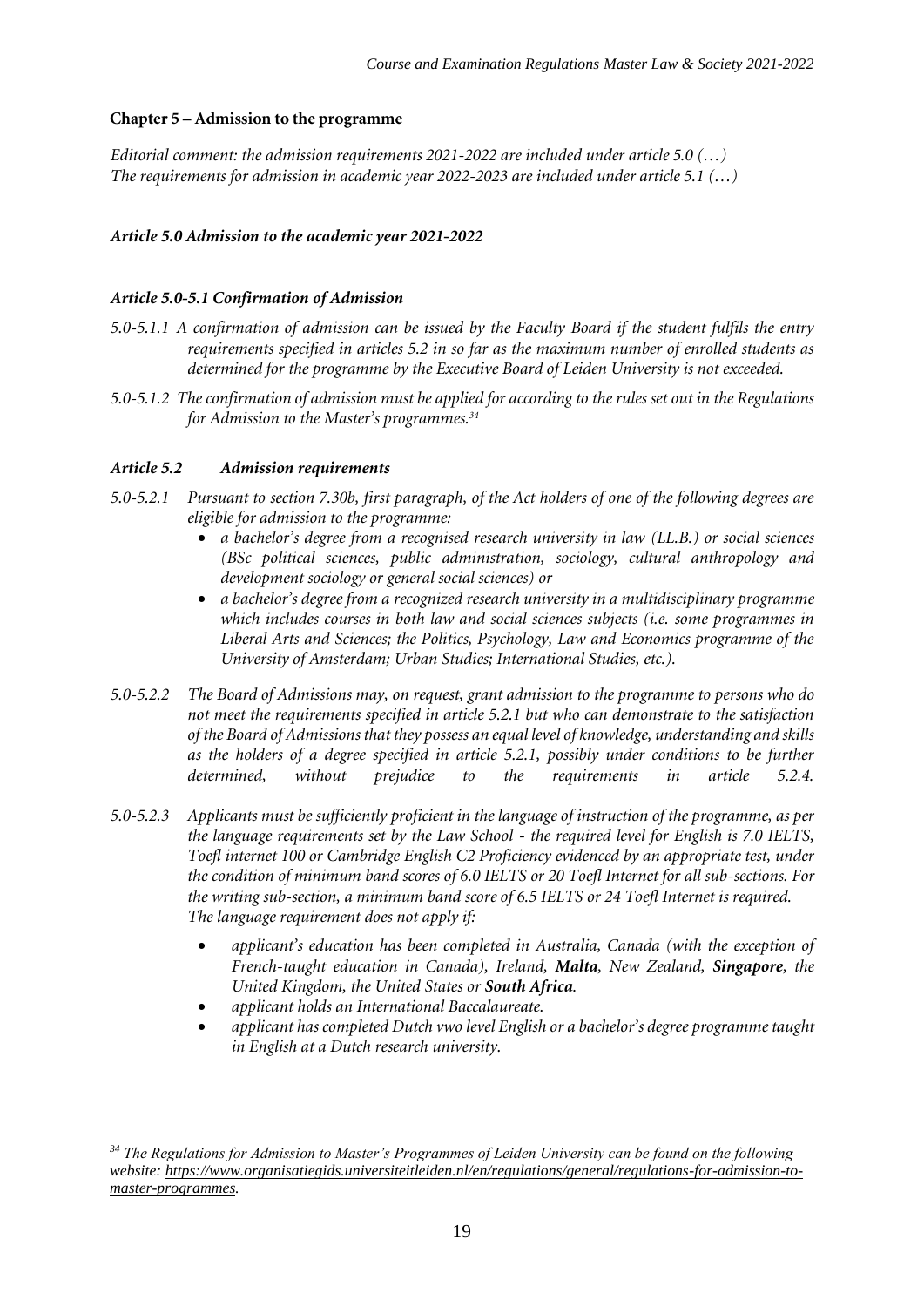- *5.0-5.2.4 In addition to the requirements stipulated in article 5.2.1, 5.2.2 and 5.2.3 the following qualitative requirements apply to the programme, in accordance with article 7.30b, second paragraph, of the Act.*
	- *a. Requests for admission to the programme have to be submitted before the deadline determined in the Regulation for Admissions.*
	- *b. Requests for admission have to be accompanied by:*
		- *a full transcript of the results obtained during the bachelor's programme; this transcript should contain the following information about all courses of the bachelor's programme: name, number of credits, grade, date the course was passed and, if applicable, information about earlier, unsuccessful attempts to pass this course;*
		- *a CV with information about prior education and extracurricular activities, in particular those which demonstrate an interest in the field of Law and Society, a broad, international outlook and/or communication skills;*
		- *a motivation letter in which the applicant explains why he or she is interested in this programme and elaborates on his or her plans for the future and the part the programme would play in these plans;*
		- *an essay in English on a subject concerning Law and Society of 800-1000 words.*

*c. The Board of Admissions evaluates and ranks the requests for admission. Only requests which are submitted before the deadline will be included in the ranking.*

- *d. The Board of Admissions ranks the requests for admission by evaluating:*
	- *the academic record of the applicants (GPA, grade for the bachelor's thesis, grades for interdisciplinary courses and/or courses pertaining to the field of Law & Society, amount of time needed to complete the bachelor's programme);*
	- *the interest in Law and Society of the applicants, on the basis of electives or courses taken during the bachelor's programme and/or extracurricular activities, the motivation letter and the quality of the essay (content);*
	- *the (international) outlook and communication skills of the applicants, on the basis of electives chosen during the bachelor's programme and/or extra-curricular activities, the motivation letter and the quality of the essay (structure, language use, writing style).*

*These aspects will be evaluated in conjunction with one another.*

- *e. In case of a large number of applications (more than two requests for admission for each place) the Board of Admissions will rank eligible requests for admission in two stages, evaluating first: the academic record, the interest in Law & Society, a broad, international outlook and communication skills, based on the transcript, CV and motivation letter. Subsequently, requests for admissions of the applicants with the highest scores for academic record and CV will be ranked on the basis of the essay.*
- *f. The Board of the Faculty of Law will grant the requests for admission in the order of the ranking which has been determined by the Board of Admissions as mentioned sub c.*

*Article 5.3 and 5.4 [Not applicable]*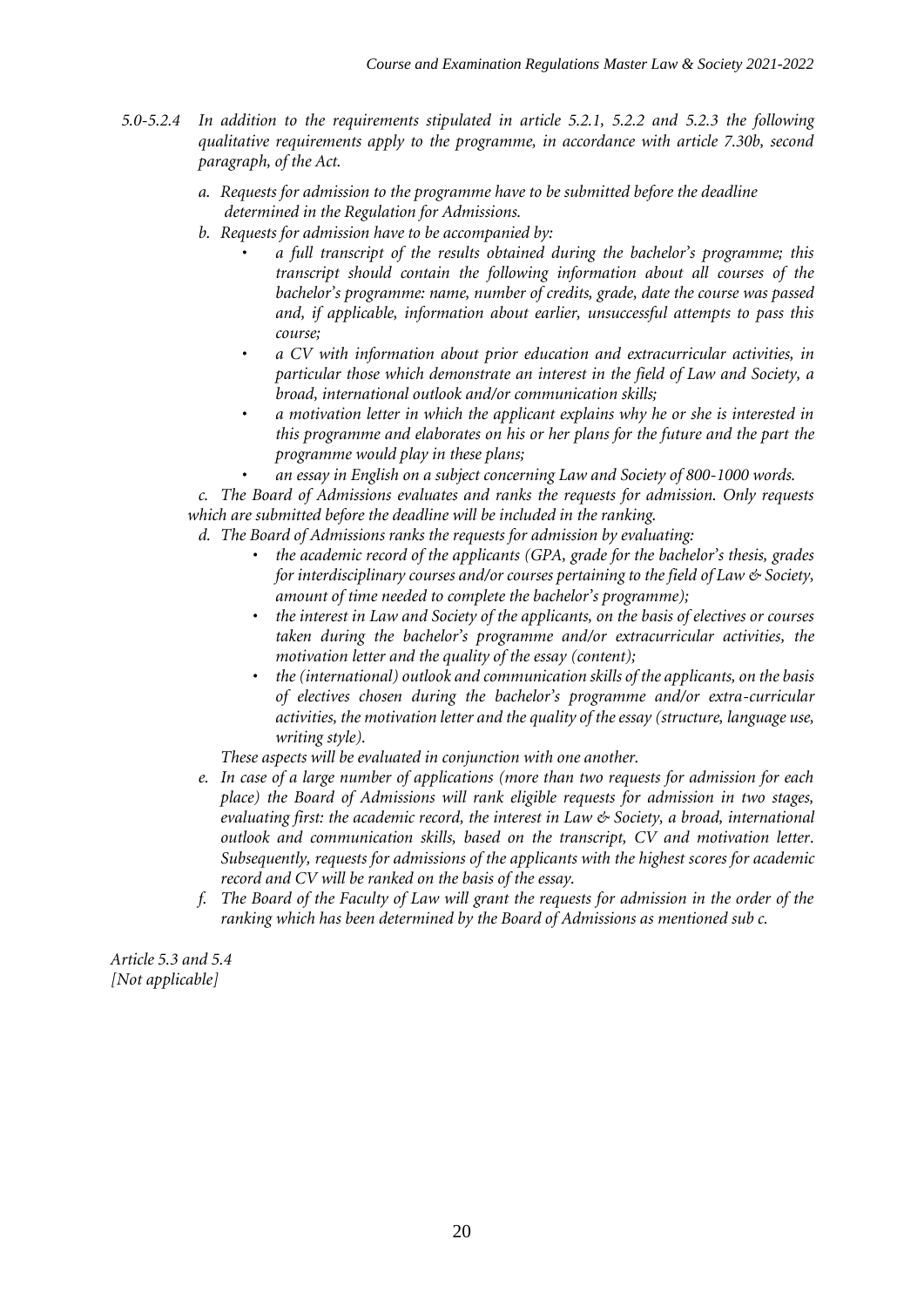#### **Admission to the academic year 2022-2023**

#### **Article 5.1 Confirmation of Admission**

- 5.1.1 A confirmation of admission can be issued by the Faculty Board if the student fulfils the entry requirements specified in articles 5.2 in so far as the maximum number of enrolled students as determined for the programme by the Executive Board of Leiden University is not exceeded.
- 5.1.2 The confirmation of admission must be applied for according to the rules set out in the Regulations for Admission to the Master's programmes.<sup>35</sup>

# **Article 5.2 Admission requirements**

- 5.2.1 Pursuant to section 7.30b, first paragraph, of the Act holders of one of the following degrees are eligible for admission to the programme:
	- a bachelor's degree from a recognised research university in law (LL.B.) or social sciences (BSc political sciences, public administration, sociology, cultural anthropology and development sociology or general social sciences) or
	- a bachelor's degree from a recognized research university in a multidisciplinary programme which includes courses in both law and social sciences subjects (i.e. some programmes in Liberal Arts and Sciences; the Politics, Psychology, Law and Economics programme of the University of Amsterdam; Urban Studies; International Studies, etc.).
- 5.2.2 The Board of Admissions may, on request, grant admission to the programme to persons who do not meet the requirements specified in article 5.2.1 but who can demonstrate to the satisfaction of the Board of Admissions that they possess an equal level of knowledge, understanding and skills as the holders of a degree specified in article 5.2.1, possibly under conditions to be further determined, without prejudice to the requirements in article 5.2.4.
- 5.2.3 Applicants must be sufficiently proficient in the language of instruction of the programme, as per the language requirements set by the Law School - the required level for English is 7.0 IELTS, Toefl internet 100 or Cambridge English C2 Proficiency evidenced by an appropriate test, under the condition of minimum band scores of 6.0 IELTS or 20 Toefl Internet for all sub-sections. For the writing sub-section, a minimum band score of 6.5 IELTS or 24 Toefl Internet is required. The language requirement does not apply if:
	- applicant's education has been completed in Australia, Canada (with the exception of French-taught education in Canada), Ireland, **Malta**, New Zealand, **Singapore**, the United Kingdom, the United States or **South Africa**.
	- applicant holds an International Baccalaureate.
	- applicant has completed Dutch vwo level English or a bachelor's degree programme taught in English at a Dutch research university.
- 5.2.4 In addition to the requirements stipulated in article 5.2.1, 5.2.2 and 5.2.3 the following qualitative requirements apply to the programme, in accordance with article 7.30b, second paragraph, of the Act.
	- a. Requests for admission to the programme have to be submitted before the deadline determined in the Regulation for Admissions.
	- b. Requests for admission have to be accompanied by:

*<sup>35</sup> The Regulations for Admission to Master's Programmes of Leiden University can be found on the following website[: https://www.organisatiegids.universiteitleiden.nl/en/regulations/general/regulations-for-admission-to](https://www.organisatiegids.universiteitleiden.nl/en/regulations/general/regulations-for-admission-to-master-programmes)[master-programmes.](https://www.organisatiegids.universiteitleiden.nl/en/regulations/general/regulations-for-admission-to-master-programmes)*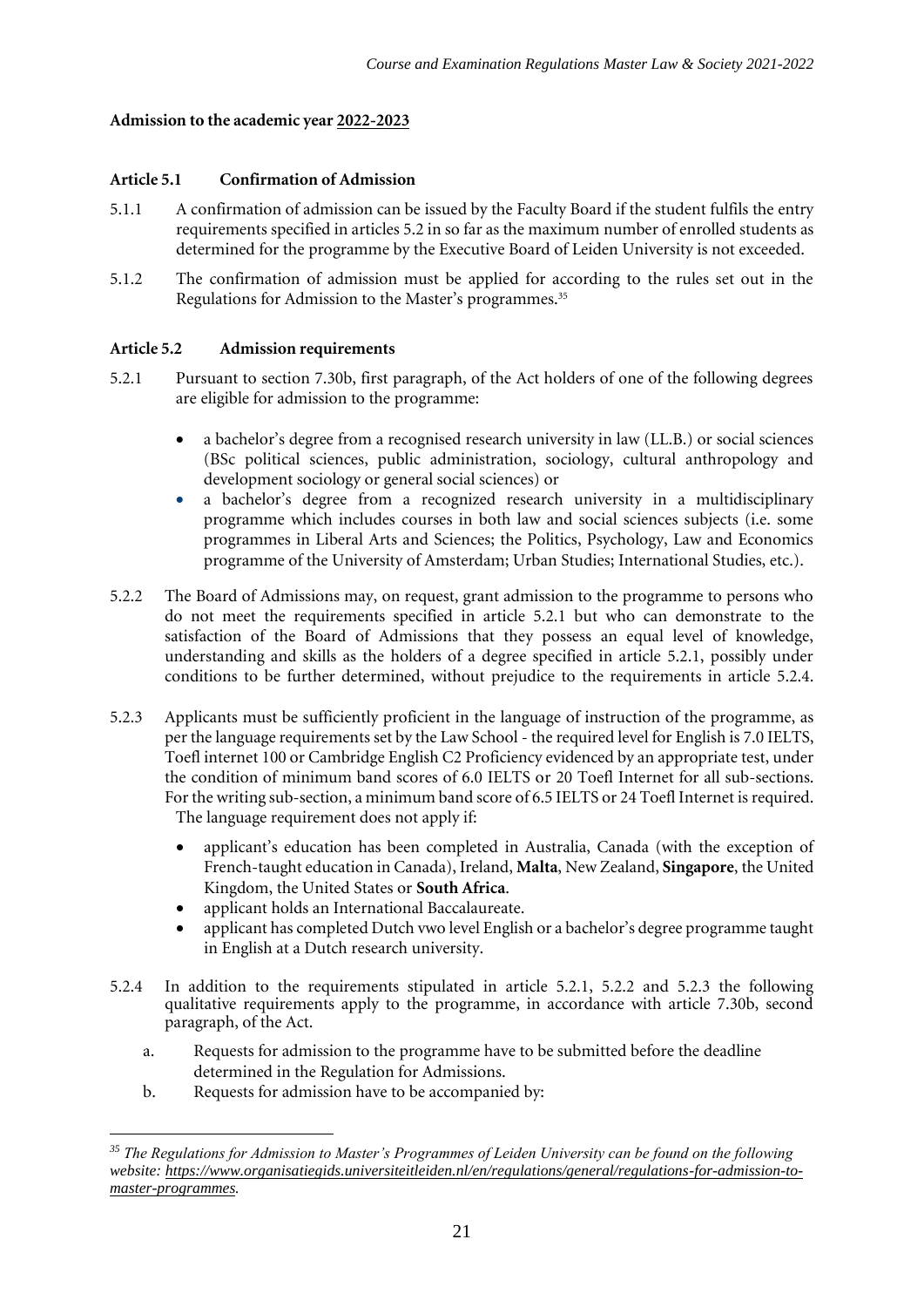- a full transcript of the results obtained during the bachelor's programme; this transcript should contain the following information about all courses of the bachelor's programme: name, number of credits, grade, date the course was passed and, if applicable, information about earlier, unsuccessful attempts to pass this course;
- a CV with information about prior education and extracurricular activities, in particular those which demonstrate an interest in the field of Law and Society, a broad, international outlook and/or communication skills;
- a motivation letter in which the applicant explains why he or she is interested in this programme and elaborates on his or her plans for the future and the part the programme would play in these plans;
- an essay in English on a subject concerning Law and Society of 800-1000 words.
- c. The Board of Admissions evaluates and ranks the requests for admission. Only requests which are submitted before the deadline will be included in the ranking.
- d. The Board of Admissions ranks the requests for admission by evaluating:
	- the academic record of the applicants (GPA, grade for the bachelor's thesis, grades for interdisciplinary courses and/or courses pertaining to the field of Law & Society, amount of time needed to complete the bachelor's programme);
	- the interest in Law and Society of the applicants, on the basis of electives or courses taken during the bachelor's programme and/or extracurricular activities, the motivation letter and the quality of the essay (content);
	- the (international) outlook and communication skills of the applicants, on the basis of electives chosen during the bachelor's programme and/or extracurricular activities, the motivation letter and the quality of the essay (structure, language use, writing style).

These aspects will be evaluated in conjunction with one another.

- e. In case of a large number of applications (more than two requests for admission for each place) the Board of Admissions will rank eligible requests for admission in two stages, evaluating first: the academic record, the interest in Law & Society, a broad, international outlook and communication skills, based on the transcript, CV and motivation letter. Subsequently, requests for admissions of the applicants with the highest scores for academic record and CV will be ranked on the basis of the essay.
- f. The Board of the Faculty of Law will grant the requests for admission in the order of the ranking which has been determined by the Board of Admissions as mentioned sub c.

# **Article 5.3 and 5.4**

*Not applicable*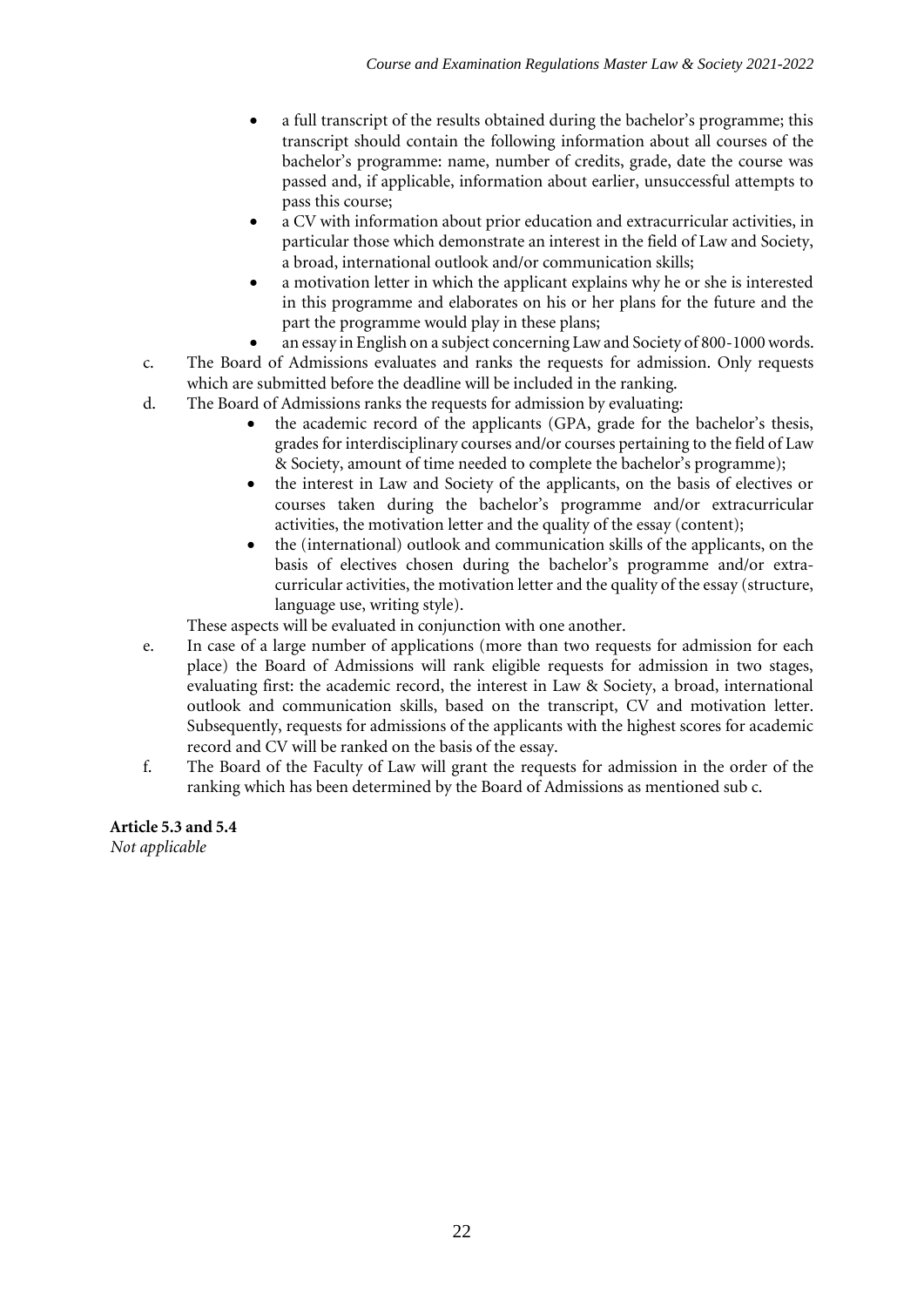# **Chapter 6 – Student counselling and study advice**

#### **Article 6.1 Study progress administration**

- 6.1.1 The Faculty Board<sup>36</sup> keeps records of individual student results.
- 6.1.2 Students may inspect their results in the student progress system at any time.<sup>37</sup>

# **Article 6.2 Introduction and student counselling**

The department is responsible for an introduction to the programme and for student counselling.

# **Article 6.3 Supervision of the master's thesis**

- 6.3.1 Together with the first reader/supervisor, the student draws up a plan for the thesis as referred to in article 3.3.2. This plan is based on the study load set for this particular course component in the Prospectus.
- 6.3.2 The planning referred to in article 6.3.1 includes details on the manner and frequency of thesis supervision.

# **Article 6.4 Top-level sports**

Students who engage in top-level sports at a professional level are offered the opportunity to adjust their study programme to their sporting activities as much as possible (that is as reasonably practicable). The programme follows the guidelines drawn up by the university's Executive Board to determine who belongs to this category.<sup>38</sup>

# **Article 6.5 Disability or chronic medical condition**

Students suffering from a disability or a chronic illness are offered the opportunity to adjust their study programmes to compensate for any limitations, as reasonably practicable. These adjustments will be made as much as possible in accordance with the limitations resulting from their disability or illness but may not affect the quality of level of difficulty of a course unit or the examination programme.<sup>39</sup>

#### **Article 6.6 Study and internships abroad**

For students who as a result of a stay abroad or internship which was approved of by the Board of Examiners may suffer from a demonstrable delay in their studies, measures - as far as reasonably practicable - will be taken to limit the delay.

*<sup>36</sup> This means: The student administration centre ("OIC").*

*<sup>37</sup> Via uSis students can see their study results throughout the whole year. If necessary a print can be provided at the request of the faculty or the student.*

*<sup>38</sup> These adjustments will be made as much as possible in accordance with the limitations resulting from the professional sport but may not affect the quality of level of difficulty of a course unit or the examination programme.*

*<sup>39</sup> See the website: [https://www.organisatiegids.universiteitleiden.nl/en/regulations/general/protocol-studying](https://www.organisatiegids.universiteitleiden.nl/en/regulations/general/protocol-studying-with-a-disability)[with-a-disability.](https://www.organisatiegids.universiteitleiden.nl/en/regulations/general/protocol-studying-with-a-disability)*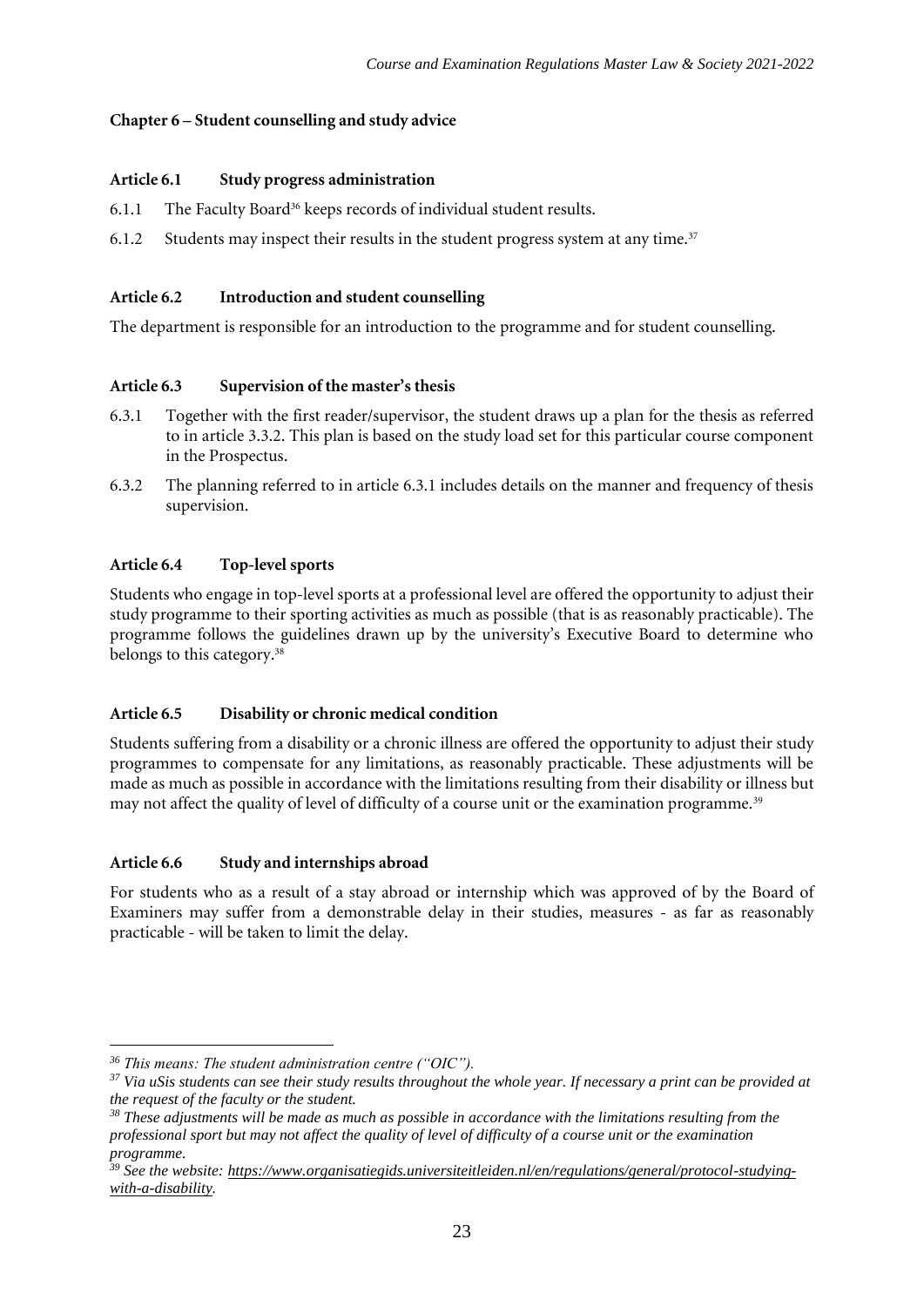# **Chapter 7 – Evaluation of the programme**

# **Article 7.1 Evaluation of the programme**

The programme is evaluated, among other ways, through:

- the annual course evaluations of the master course components;<br>• student panel discussions:
- student panel discussions;<br>• the annual evaluations of
- the annual evaluations of lecturing staff and the corresponding annual teaching prize (the JSVO teaching prizes, the so-called vote for the best lecturer);
- the programme exit-survey completed by students who have newly graduated;
- the alumni-survey completed by graduates;
- the annual programme reports;
- *in the context of accreditation:* by noting critical points of self-reflection, the mid-term review and the institutional review;
- ad hoc (project) evaluations carried out by Faculty Board.